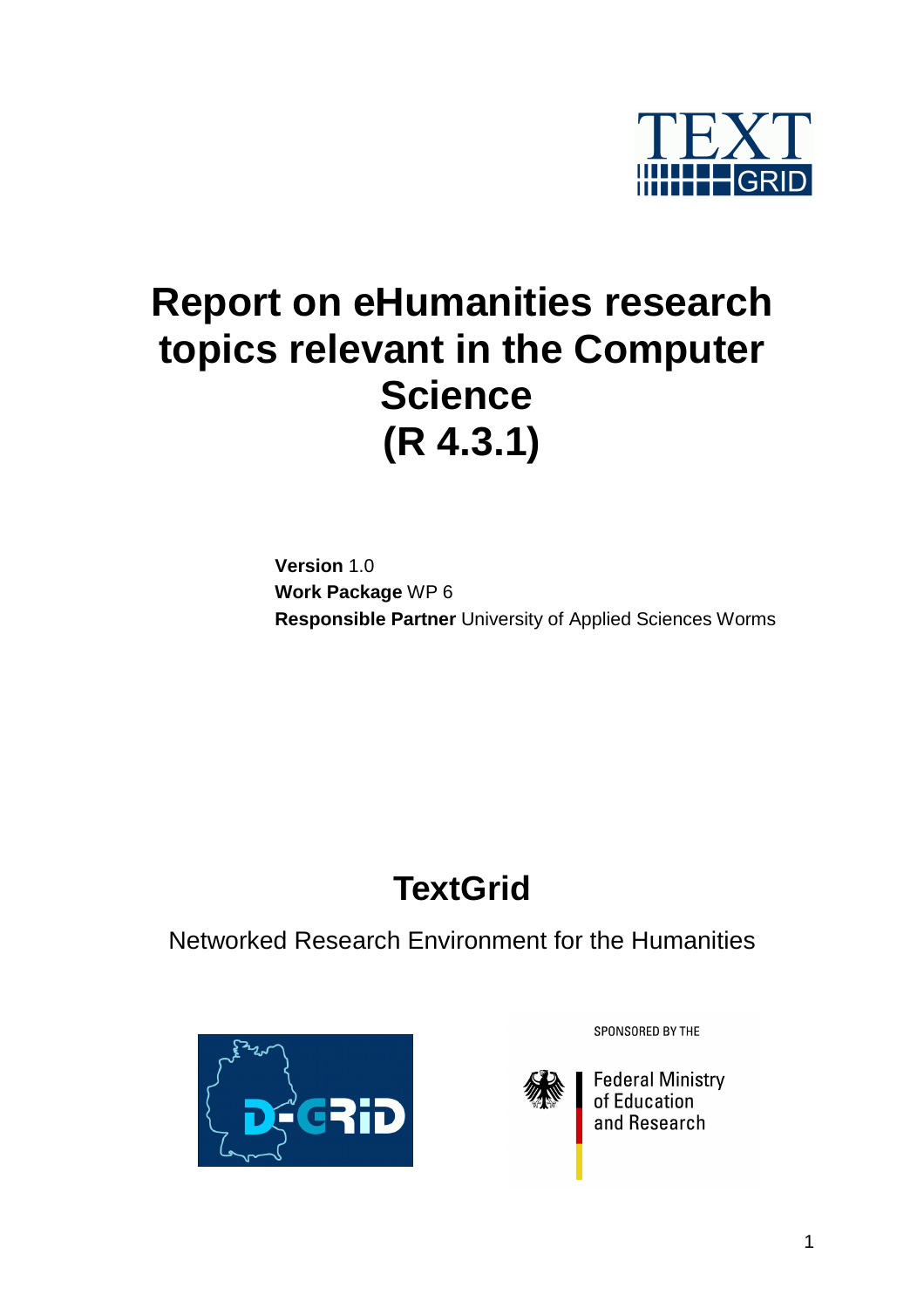**Project:** TextGrid - Networked Research Environment for the Humanities Funded by the German Federal Ministry of Education and Research (BMBF) by Agreement 01UG0901A **Project term:** June 2009 to May 2012

**Document Status:** <final version 1> **Distribution:** <public > **Authors:**  Marc Wilhelm Küster (UAS Worms) Thomas Selig (UAS Worms) Julianne Nyhan (University of Trier / University College London) Wolfgang Pempe (SUB Göttingen) Kathleen Smith (University of Illinois / SUB Göttingen)

#### **Revision History:**

| <b>Date</b> | Author | <b>Comments</b>    |
|-------------|--------|--------------------|
| 2010/09/30  |        | Version 1 released |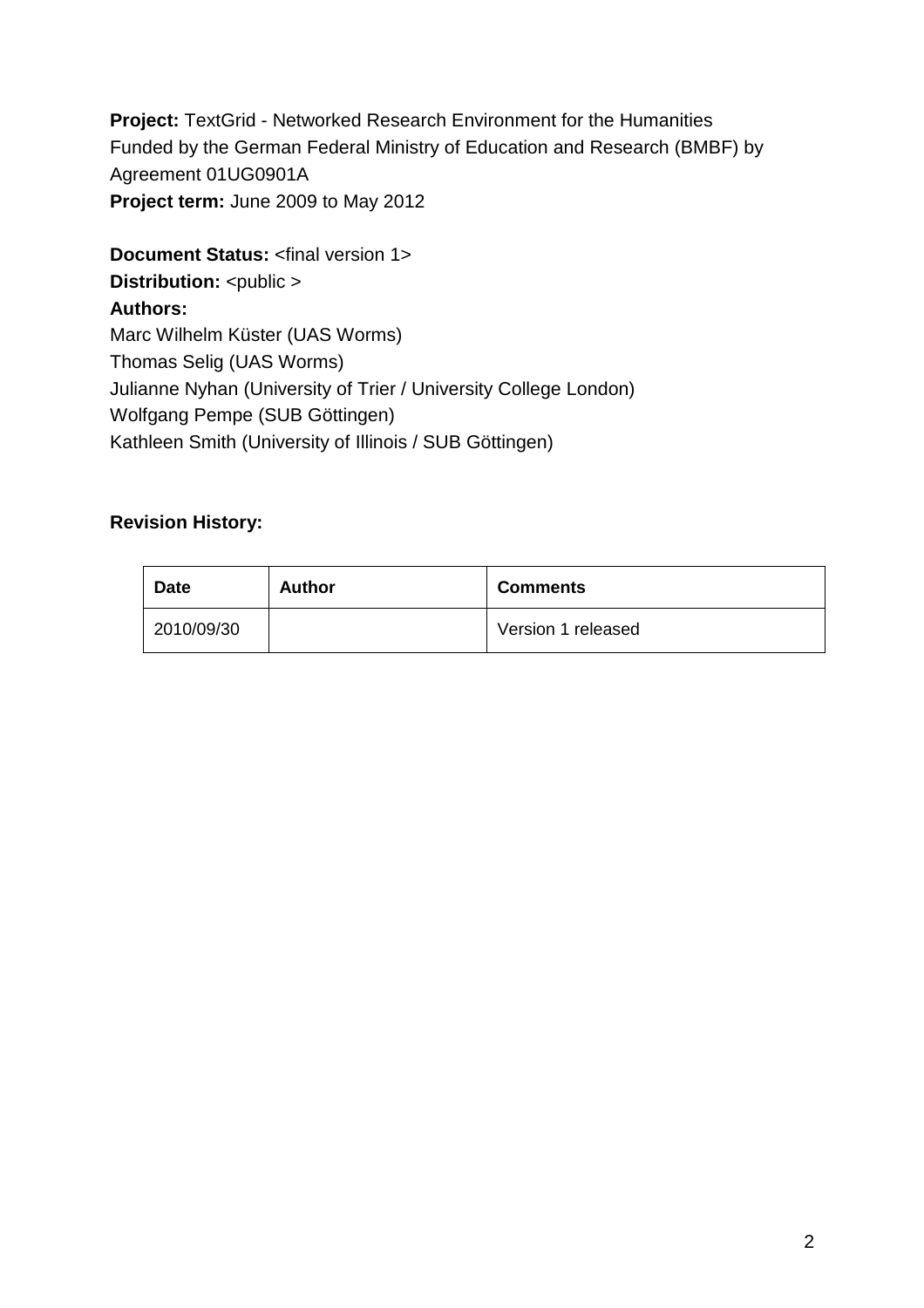# **Table of Contents:**

| 1. |        |        |                                                                             |  |
|----|--------|--------|-----------------------------------------------------------------------------|--|
| 2. |        |        |                                                                             |  |
|    | 2.1.   |        |                                                                             |  |
|    | 2.2.   |        |                                                                             |  |
|    | 2.3.   |        |                                                                             |  |
|    | 2.4.   |        |                                                                             |  |
|    | 2.5.   |        |                                                                             |  |
|    |        |        | 3. Relevant Research Challenges in the Intersection of eHumanities and CS10 |  |
|    | 3.1.   |        |                                                                             |  |
|    | 3.1.1. |        |                                                                             |  |
|    |        | 3.1.2. |                                                                             |  |
|    |        |        |                                                                             |  |
|    |        |        |                                                                             |  |
|    |        |        |                                                                             |  |
|    |        |        |                                                                             |  |
|    | 3.3.   |        |                                                                             |  |
|    | 3.4.   |        |                                                                             |  |
|    | 3.5.   |        |                                                                             |  |
|    | 3.5.1. |        |                                                                             |  |
|    |        | 3.5.2. |                                                                             |  |
|    | 3.5.3. |        |                                                                             |  |
|    | 3.6.   |        |                                                                             |  |
|    | 3.7.   |        |                                                                             |  |
|    | 3.7.1. |        |                                                                             |  |
|    | 3.7.2. |        |                                                                             |  |
|    | 3.7.3. |        |                                                                             |  |
|    | 3.8.   |        |                                                                             |  |
| 4. |        |        |                                                                             |  |
| 5. |        |        |                                                                             |  |
|    | 5.1.   |        |                                                                             |  |
|    | 5.2.   |        |                                                                             |  |
|    | 5.3.   |        |                                                                             |  |
|    | 5.4.   |        |                                                                             |  |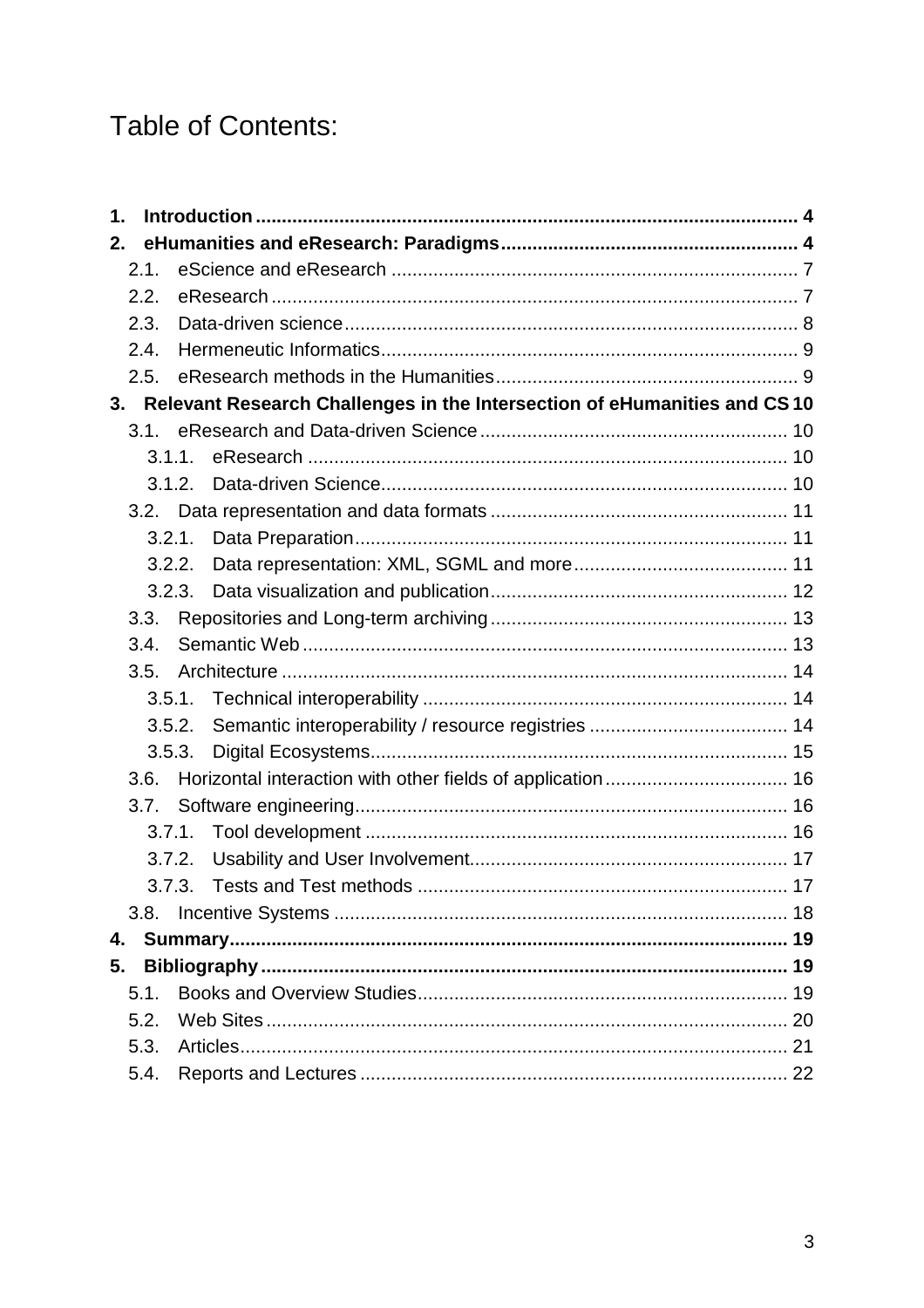# 1. Introduction

 $\overline{a}$ 

The term eHumanities may be relatively new, but many of the concepts behind it are by IT standards old indeed. Roberto Busa's Index Thomisticus started in the late 1940s and was not only one of the first — if not the first — computer-driven project for large-scale text capture, storage and analysis world-wide, it may well also be the oldest IT-based project still up and running today, albeit in a very different incarnation from the punched cards it was born on.

The predecessors of what is now known as eHumanities have at various times and places been known as Computing in the Humanities; Humanities Computing; Literary and Documentary Data Processing; and Literary and Linguistic Computing etc. (sometimes with an implicit restriction of scope to textual documents or with a focus on specific approaches). eHumanities addresses all aspects of the application of computing technology to the Humanities but has a particular, distinguishing focus on computationally intensive inter- and multidisciplinary collaborative work, often carried out by geographically distributed teams and the infrastructure, methods and theories that drive such research. The term Digital Humanities does not necessarily have this dimension and so in this report we propose that eHumanities can be viewed as a school within the larger DH movements.<sup>1</sup>

It is in this framework that eHumanities and hence also the related research in information technology is positioned. This report takes a wide view of the term eHumanities and defines it as a "field of study, research, teaching, and invention concerned with the intersection of computing and the disciplines of the humanities" [W-1] with a specific focus on collaborative working. Unlike most studies and in particularly McCarty's brilliant [B-1] which look at humanities computing more from a *humanities* computing point of view, this report wants to establish a research agenda for humanities *computing*, i.e. from the point of view of a computer scientist interested in research questions in this intersection of his discipline with the humanities.

# 2. eHumanities and eResearch: Paradigms

In a second century b.c. play written by Terence we find the exclamation "homo sum, humani nil a me alienum puto" (I am a human being. I consider nothing human alien to me). This quote is a valuable one to reflect on when trying to sketch the boundaries and concerns of the Humanities to scientists from other disciplines who, in the process of carrying out interdisciplinary research, find themselves on such foreign shores. The Humanities, then, concerns itself with almost every aspect of what it means to be a human being, whether in the past or present as well as how such interpretations may influence the future. The 2007 Position Paper [R-1] published by the European Science Foundation's Standing Committee for the Humanities (ESF SCH) emphasises the centrality of Culture to the Humanities, and describes the former as 'the result of the complex of conceptual, linguistic, affective, moral and behavioural systems that allow us to define and re-define ourselves in a changing world. This "cultural complex" is what the humanities study.'[R-1: 5]. Accordingly, the Humanities comprises a wide range of disciplines: the ESF SCH mention history and archaeology, literary studies, art history, musicology, psychology, anthropology, philosophy and logic, linguistics, pedagogical and educational research and the history and philosophy of science. However, they also reflect that 'In thus dealing with culture, its contents and its manifestations, its structures and its constraints, the humanities naturally interact with other fields of science and art' [R-1: 5]. It is just such an interface that this report seeks to address, more specifically that of eHumanities. Inherently

<sup>&</sup>lt;sup>1</sup> Some researchers e.g. in the so-called "Manifesto for the Digital Humanities" want to include the social sciences in the scope of DH [W-23]. However, this view seems to have little currency in literature and amongst practitioners.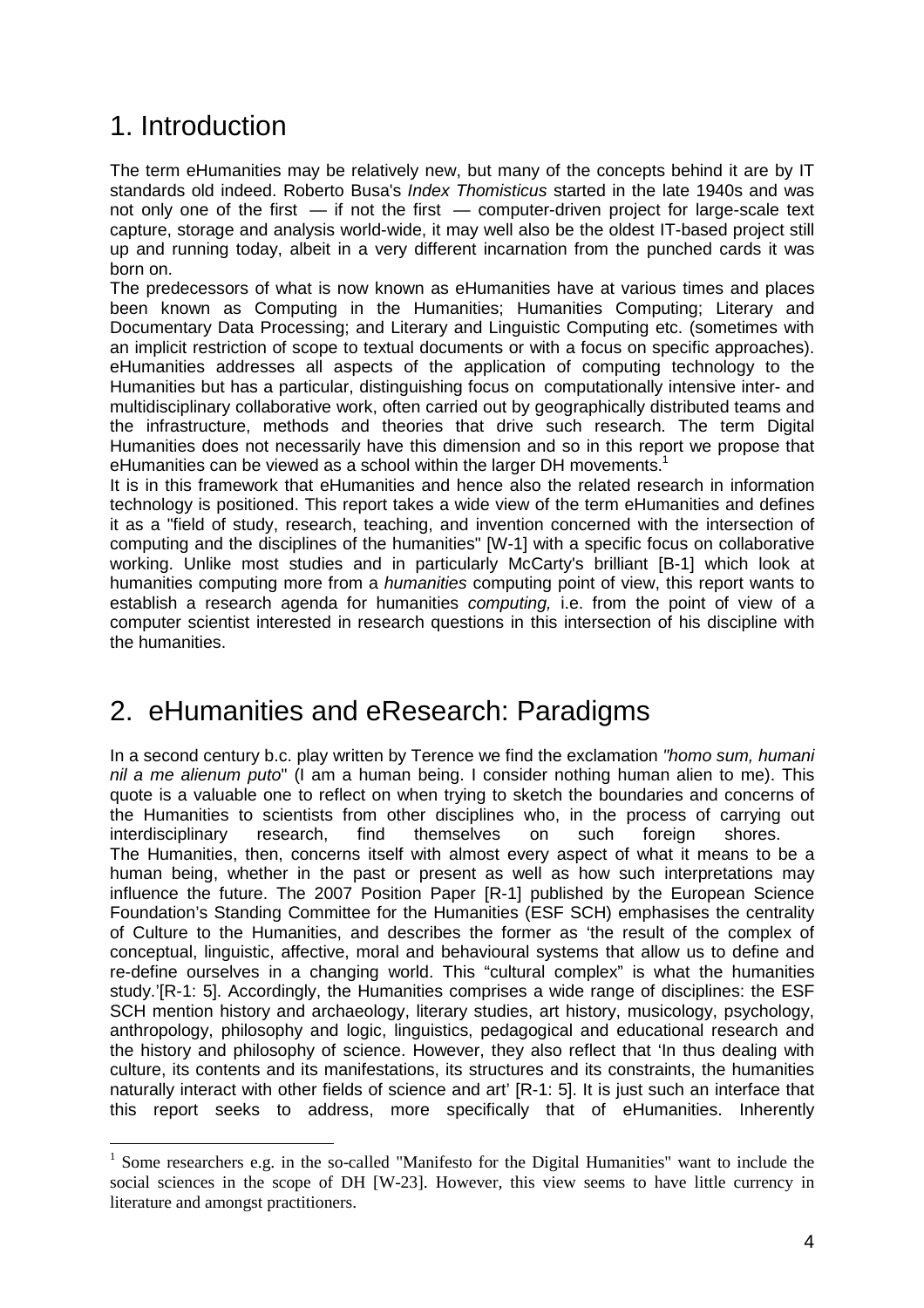interdisciplinary, this emergent field draws computing technology and potentially any item of the Humanities 'data-set' i.e. any knowledge-bearing cultural heritage object into a sustained 'dialogue' with one another. The ultimate aim of such research is to enable otherwise impossible questions to be discovered and asked, and to enable new insights into the role of technology in human culture, communication and collaboration to be posed too. As William Turkell has written of the insights that eHumanities is generating into the Humanities itself "Just because the separation between thinking and making is long-standing and wellentrenched doesn't make it a good idea. At various times in the past, humanists have been deeply involved in making stuff: Archimedes, the Banu Musa brothers, da Vinci, Vaucanson, the Lunar Men, Bauhaus, W. Grey Walter, Gordon Mumma. The list could easily be multiplied into every time and place …" (W-29, par. 5).

In the Humanities, artifacts of, inter alia, human expression, interaction and imagination form the key 'data-sets'. In contrast with the Sciences, where data sets tend to be, in the first instance, generated rather than collected and homogenous in nature e.g. numeric, in the Humanities, data tends to be collected and highly heterogenous in content and format. Examples include images (ranging from the cave paintings of Lascaux over Quattro Centro perspectival art to modern day digital art), all aspects of oral culture (whether international folktale motifs or reconstructions of proto-Indo-European poetry) music and musicology (whether printed tablature, recordings on a phonautograph or reconstructed antique instruments ) and the written word (whether inscribed on the clay tablets of Sumer, such as our proto-dictionaries, recorded on parchment with quill and ink, the incunabular editions of the early printing press or modern day electronic texts). Considering the Humanities from the pan-European perspective further crucial traits emerge too. In contrast with Computer Science Conference proceedings are not the main publication format of the Humanities, nor are Journals, rather scholars publish in a multiplicity of formats (monograph, edited collection, journal, encyclopaedia, dictionary entry, website etc). Furthermore, citation and citation life patterns differ substantially in the Sciences and Humanities. Considering the Humanities from the pan-European level, English does not hold sway as the lingua franca, whether as a language of publication or a language of study.

One the one hand it is not possible to transfer completely unaltered to the Humanities techniques, tools and technologies that have been already developed in computer science. On the other, given the characteristics of the Humanities set out above there is considerable scope for the computer scientist to develop innovative techniques, tools and technologies, in cooperation with Humanities scholars. Not only have such collaborations the potential to push forward the state of the art of eHumanities, but may result in a wechselwirkung this is of value to computer science also.

Before addressing specific research questions in turn we will say something of the broad outlines of eHumanities, so as to sketch the broad outlines of the research landscape that the computer scientist will encounter as well as its relationship to what may be termed the traditional Humanities.

Considering the centrality of Text to many disciplines of the Humanities (such as, inter alia, History and Biblical Studies), the research questions of the early pioneers of the application of computing technology to the Humanities and the level of technological sophistication then attained it should come as no surprise that Text has been a dominant research object of Humanities computing since the 1940s. This is reflected in the structure of the 2006 "Companion to Digital Humanities" which covers music, multimedia, performing arts and art history, nevertheless its parts II "Principles", III "Applications" and IV "Production, Dissemination, Archiving" are almost exclusively dedicated to textual resources. Though Text remains a central research field, it is clear that in the 2010 research landscape and in numerous recent publications (e.g. Ashgate's Digital Research in the Arts and Humanities series) this balance has been notably redressed. Digital Humanities research on topics such as audio-visual media; visualisation and modelling of complex data such as historical events; mining, and automatic analysis and classification of audio; automated image recognition, interface design and high-resolution digital libraries for the arts, and many more continues to grow. Relevant research topics in such areas will be treated of in this report.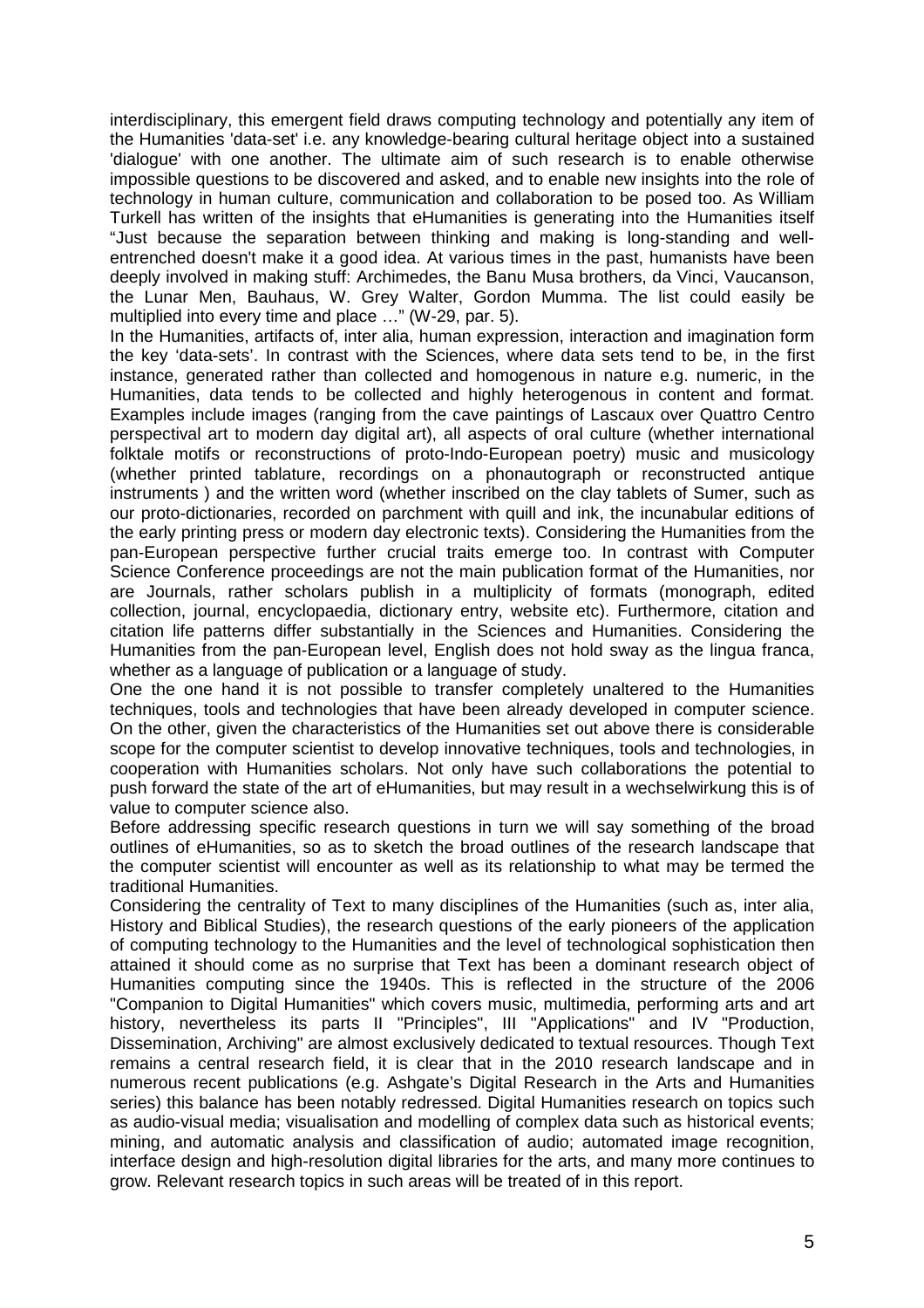Regardless of the type of medium that Humanities scholars address self-reflection lies at the heart of the Humanities [ESF 5] and much research is characterized by the importance of human endeavour and methodological plurality, with scholars often taking very individual approaches to their research questions and reflecting their source material in the light of their specific premises. This is not to say that theoretical frameworks are not frequently drawn on in humanities research. For example, Structuralism [B-4, B-5], deconstruction [B-3], semiotics, marxist / materialist criticism [B-6], McLuhanesque cultural and media studies [B-7] and many more have been extensively drawn upon in the humanities. Yet, contrary to most natural and social sciences, the coupling of those frameworks to concrete procedures of interpretation is less than evident even for structuralism, the most formalist of them — not to speak of their possible representation in machine-executable algorithms. The interpretation of texts is in the humanities still largely unformalized. In addition to the dominant hermeneutic approach a more quantitative tradition, somewhat modelled on the practice of the empirical methods of the social sciences, is popularized by societies such as the International Society for the Empirical Study of Literature and Media. While gaining in popularity, it is not necessarily widely applied amongst practitioners (as many proponents of this approach themselves deplore [B-8]). Indeed, perhaps most important for the computer scientist to reflect on is that Humanities scholars consider process to be as important as outcome, if not more so, and their aim is rarely to solve problems, once and for all, but rather to rediscover and reinterpret them in order to ask new and better questions. In the field of Humanities Computing this has been addressed by McCarty [R-2], in particular, who has convinvingly argued of the inappropriateness of the 'knowledge juke-box' view of computing for the Humanities. Implicitly referring to the nature and implications of Turing's universal machine he has reflected that "… my field is centred on computing, and so orbits a process that is in principle limited only by the human imagination, and so is for the indefinite future capable of surprising us with new means for investigating whatever we fasten on". A central pillar of the Humanities has always been the building of the "tools of the trade", for example, critical editions of key texts and lexicographic resources (dictionaries and encyclopaedia). Accordingly, Digital Humanites, which focuses on the remediation of cultural heritage in the digital realm, has addressed such resources from its inception. From Father Busa, passing by epoche-making projects such as the digital library of the Thesaurus Linguae Graecae that since the 1970s has become an integral part of the toolkit for the Classics, making its way from tapes to the web [W-10, cf. also B-1:82]. Even today many of the activities in the eHumanities are linked to retrodigitizing and marking up texts, to the elaboration of dictionaries and in general to the preparation, presentation and exchange of knowledge bases that can be the basis for further interpretative research. In a similar vein, as an aid for and first step towards the actual interpretation of texts some projects have from early looked towards the rule-based analysis of electronic text corpora. Initially, algorithms would be used to analyse certain characteristics of texts en masse and with a precision that would have been difficult or impossible to attain manually. An example of this is Wilhelm Ott's metrical analysis of Vergil's Aeneis starting in the late 1960s / early 1970s [W-9], which addressed the goal of providing reliable data on its metrical structure. It is in fact for this task that the first modules of what was later to become TUSTEP were created. In a similar vein, TACT was created as a tool for linguistic / statistical analysis of texts and their vocabulary. This trend is today represented at a more sophisticated level by natural language processing (NLP) tools such as GATE or the Natural Language Toolkit (NLTK) for Python that are situated on the borderline to corpus linguistics, two saplings of the same root.

In consequence many computer scientists collaborating with humanities scholars work in some form on tools that support these types of tasks. We have already mentioned TUSTEP. TextGrid itself is equally a perfect example, but for many other current and historical projects such as ARCHway / EPPT, TaPOR, this applies just as well. The consequences are not to be taken lightly — using large text corpora allows for a precision difficult to achieve before and the use of IT permits enriching texts with links to their sources in various media in a way unheard of before. We shall look in more detail below at the consequences of this for computer science research and its various subfields.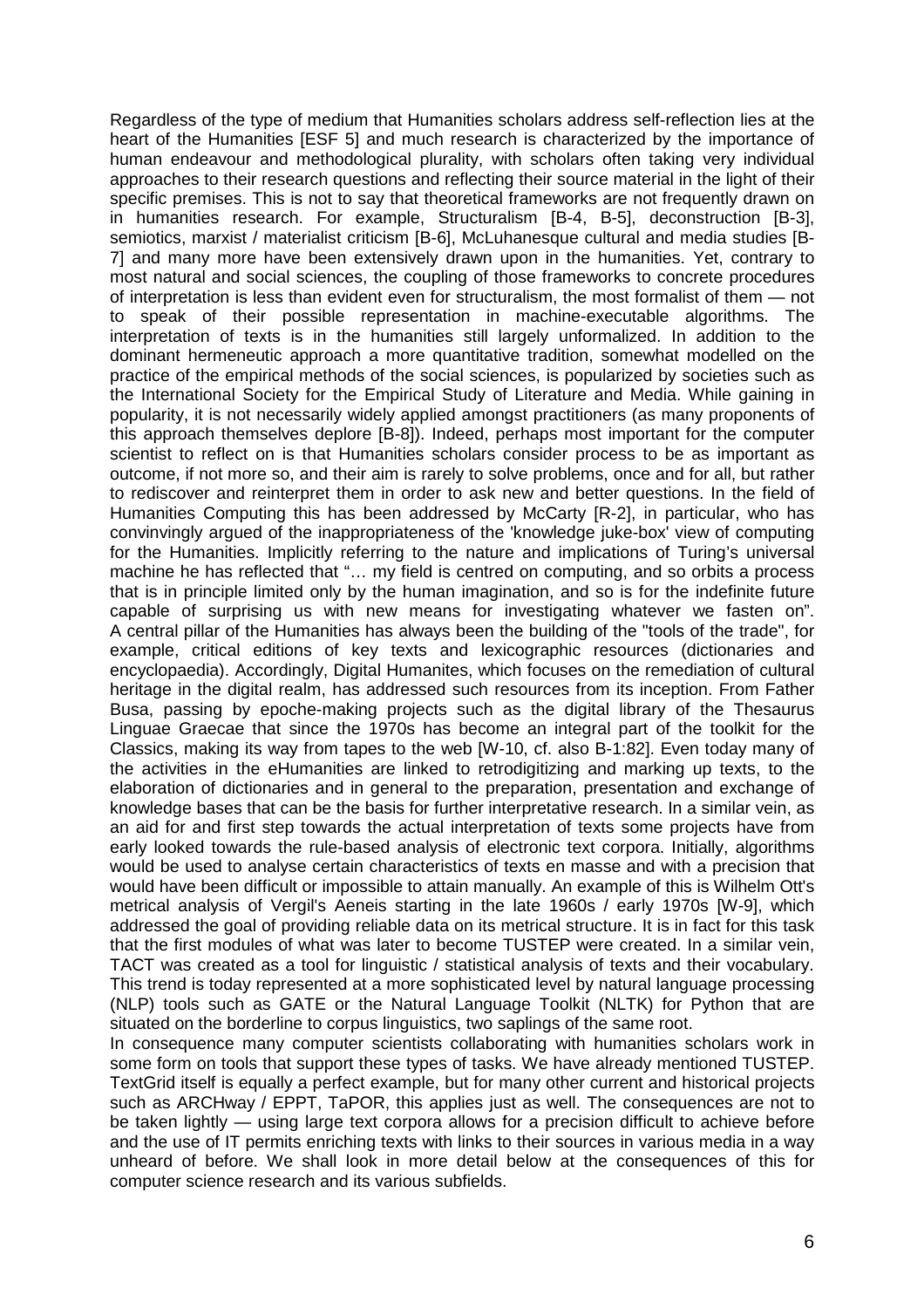Interestingly enough, while many scholars galdly integrate some tools and especially digital libraries into their research, the methodology of traditional humanities scholarship seems so far strangely unaffected by these advances — or if it is affected these changes are rarely reflected upon in the humanities themselves. Some still rare exceptions such as Matthew L. Jockers' recent headline-making assignment of 1200 novels to one literature class to encourage the statistical interpretation of texts across a complete period and the ensuing debate on the validity of this approach — "the Humanities Go Google" [W-9, Humanist, 24.86] — if anything rather help to highlight this. Nevertheless, there are indications that this is changing. In addition to well established and internationally recognised centres such as the Centre for Computing in the Humanities, Kings College London and the Centre for Digital Humanities, Universität Trier a recent proliferation of Digital Humanities centres all over the world is evident - for example in University College London, the Universities of Göttingen and Köln as well as the establishment of the Digial Humanities Observatory in Ireland. Furthermore, Digital Humanities is being recognised at both the national European level (e.g. AHRC's recognition of 'Digital transformations in the Arts and Humanities' as a highlight notice<sup>2</sup>); the US (2007 setting up of the NEH Office for the Digital Humanities<sup>3</sup>) and the pan-European levels (e.g. the identification of Research Infrastructures by the EU as central to realising the European Research Area and the reflection of this in FP7 programmes and the ESFRI road map) lead one to the conclusion that Digital Humanities has a central role to play not only in the academy but also in terms of Europe's research competetiveness. The tide may well be turning.

### 2.1. eScience and eResearch

If eScience — "computationally intensive science that is carried out in highly distributed network environments, or science that uses immense data sets that require grid computing" [W-8] — and eResearch are also about supporting current research methodologies in the various disciplines, it takes methodological questions more seriously. "e-Science will change the dynamic of the way science is undertaken" (John Taylor, Director General of Research Councils, Office of Science and Technology). 4

## 2.2. eResearch

The terminological distinction between eScience and eResearch is yet not clearly established. We follow the usual English terminology to see eResearch as the wider term that encompasses all disciplines including the hard sciences, the social sciences and the humanities, which coincides with the approach taken by the Oxford e-Research Centre. In the nature of things it is methodologically more heterogeneous than eScience which in this understanding is Research being applied to the natural / hard sciences. eHumanities inscribes itself squarely as a part of the overall eResearch movement without being eScience.

eResearch is by definition heavily technology-oriented, embracing distributed computing, often specifically Grid computing, and large distributed data sets — not only as key tools but also as key methods. It is collaborative and interdisciplinary in its vision, one of the goals being explicitly to link data sets across institutions and disciplines to get new insights that would otherwise have been impossible.

eResearch also aims to revolutionize the way research results are published by blurring the line between the publications and the research itself. De Roure postulates the need for what he

 $\overline{a}$ 

<sup>&</sup>lt;sup>2</sup> See http://www.ahrc.ac.uk/FundingOpportunities/Pages/highlight-notices.aspx

 $3$  http://www.neh.gov/odh/

<sup>4</sup> John Taylor, Director General of Research Councils UK), cited after http://www.lesc.ic.ac.uk/admin/escience.html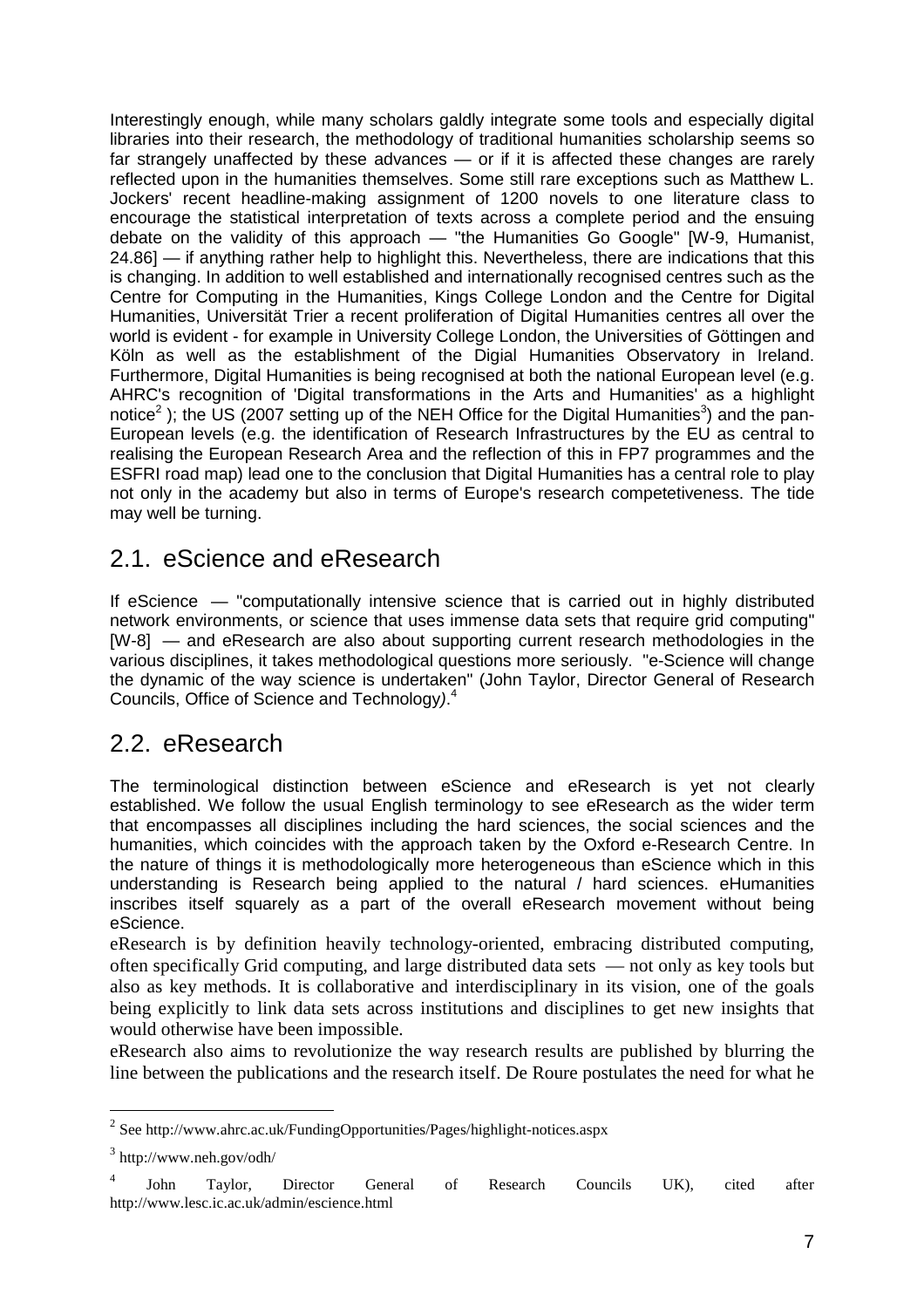terms Research Objects that would become the "fundamental sharable description of piece of research", replacing current academic papers [W-18]. It would have the "Six Rs of Research Object Behaviours" and be:

- 1. Replayable
- 2. Repeatable
- 3. Reproducible
- 4. Reusable
- 5. Repurposeable
- 6. Reliable

To fulfil these requirements, [W-18] proposes that a research object bundle the data and the corresponding software routines in a collection, possibly described as an RDF graph as specified by the OAI Object Exchange and Reuse standard [W-19].

The "myExperiment experiment" http://www.myexperiment.org sets out to create such a living space for research objects. Workflows, data and outside resources can be combined and published as "packs" in the myExperiment environment.

#### 2.3. Data-driven science

While many eResearch activities just model existing research workflows electronically, a strong strand of eResearch looks towards data-driven science. Data-driven science clearly postulate a new methodological approach to the sciences and by extension to all research. It attempts to supplement the traditional approach of hypothesis- or model-driven research that has been the criterion for scientific work since Popper's Logic of scientific discovery [B-10] by building on data mining approaches to recognize patterns in existing published data (the term "data mining" here taken in a wide sense), very often also across disciplines: "we collect data first, then see what it tells us [...] The basic idea is that if we can collect enough data to form a large, rich picture [...] then we are likely to learn something by looking at it" [W-20, acknowledging that this has been a practice for long in some fields]. In its most extreme incarnations, data-driven science may even be seen to generate and self-test hypotheses in a fully automated way.

This idea is intimately linked to the linked data initiative that Tim Berners-Lee kicked off in 2006 [W-12]. Linked data consciously embraces also the methodological implications of the new approach: Using an example from the medical domain, Berners Lee postulates that "the power of being able to ask those questions as a scientist — questions which actually bridge across disciplines — is really a complete sea-change" (Tim Berners-Lee in his Ted talk on linked data, [W-11]). Hans Rosling's work on statistics on (especially) health and povertyrelated issues — which Berners-Lee not coincidentally cites regularly — points much in the same direction: freely available data is considered an essential tool to permit not only a clearer view of the world, but also to allow research and progress to flourish in ways otherwise impossible [W-13].

Other statements mirror this sentiment of linked data as a methodological sea-change. David de Roure speaks in his DEST 2010 keynote [W-21] of linked data as "Datascopes – telescopes for the naked mind". It is clear that in such a vision data mining and pattern recognition algorithms are essential. De Roure speaks in his aforementioned keynote of the "digging into data challenge". A number of domain projects are currently already starting to respond to this challenge, e.g. in the textual sciences, in musicology and in linguistics.

Some proponents of data-science even postulate that the necessary tools will soon be available for "tech-savvy non-programmers" [W-22] using off-the-shelf programs such as Excel to mine the data (connectivity in social-network in the case of [W-22]). In fact, the use of social networks such as Facebook and Twitter is common fare in data-driven science, notably as a means of conducting polls to gain empirical data in response to a given research question, sometimes in combination with serious games, or directly by analyzing the social graph.

While many of the implications of these premises are as of yet not well understood, it is clear that Computer Science plays a central role in the eScience and eResearch world.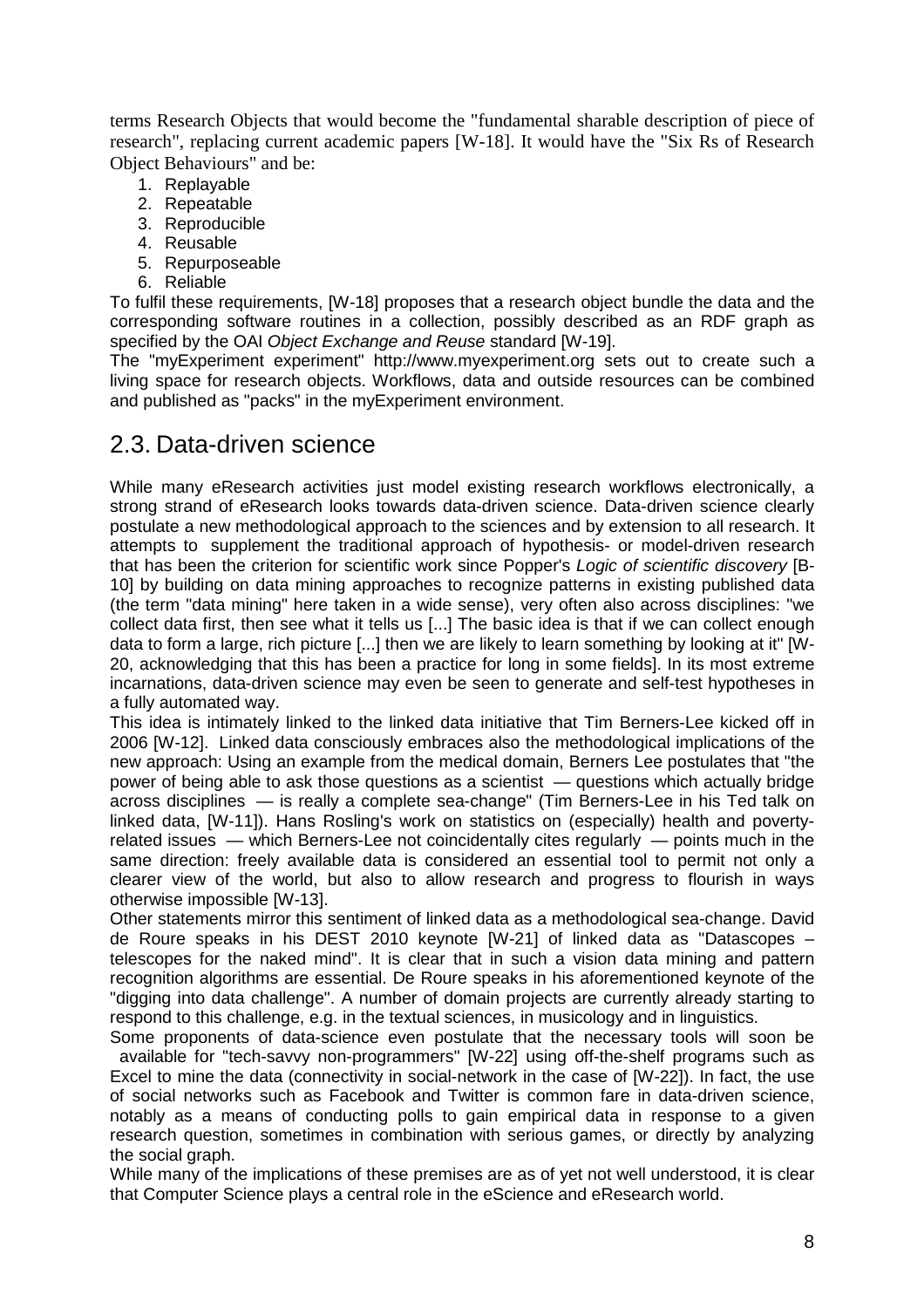## 2.4. Hermeneutic Informatics

Much older than eScience and eResearch, but astonishingly similar in its objectives and language is Father Busa's project of Hermeneutic Informatics, going back to the 1950s, but still very much pertinent [cf. B-2 and A-8]:

[...] it is thus necessary for the use of informatics to reformulate the traditional morphology, syntax, and lexicon of every language. In fact all grammars have been formed over the centuries by nothing more than sampling. They are not to be revolutionized, abandoned, or destroyed, but subjected to a re-elaboration that is progressive in extent and depth.

Schematically, this implies that, with integral censuses of a great mass of natural texts in every language, in synchrony with the discovered data, methods of observation used in the natural sciences should be applied together with the apparatus of the exact and statistical sciences, so as to extract categories and types and, thus, to organize texts in a general lexicological system, each and all with their probability index, whether great or small. [B-2]

The methods that Busa proposes are closely related to those of today's corpus linguistics, but with the ultimate goal of laying a sound statistical basis for the correct understanding of a given corpus.

## 2.5. eResearch methods in the Humanities

Franco Moretti, a Stanford professor of English, retakes the metaphor of the datascopes and comparative literature, who uses it when speaking of literature studies based on Google Books: "It's like the invention of the telescope. All of a sudden, an enormous amount of matter becomes visible" (cited after [W-9]). It is equally underlying metaphor behind Jockers' 1200 book assignment (cf. above). This approach in fact starts to blur the classical boundaries between the Sciences and the Arts by becoming "more data-intensive, information-intensive, distributed, multi-disciplinary, and collaborative", to cite Christine Borgman's DH 09 keynote [A-5].

[A-2] and [A-6] explicitly discuss these challenges in the light of eScience.

Gregory Crane primarily elaborates on challenges and requirements coming from the "galaxies of data" now available for data-driven science. [A-2] sketches a very ambitious programme for an eResearch in the eHumanities (the article itself speaks of eScience), focussing primarily on data-related issues. He emphasizes the need for "systems that can make specialized content intellectually as well as physically accessible" across language and domains. Given the highly multilingual nature of humanities texts and Crane's background in the Perseus project, tools for automatic translation even for historical languages such as Ancient Greek, Latin, classical Arabic, Chinese, Sanskrit, Old Norse, Syriac, Akkadian, Sumerian, Middle High German figure highly on his agenda. Beyond the pure translation this involves for him OCR tools for historic scripts, non-normalized spellings and especially handwritten material. From there, he sees the need for tools that enrich raw text to structured data: semantic classification, morphological analysis, syntactical analysis,... Many of these currently exist for modern mainstream languages such as English and German, but typically not for historic languages of limited industry relevance.

In addition to the information retrieval aspects, [A-2] looks into spatial queries that link spatial data in the narrow sense coming e.g. from global positioning systems (GPS) systems to corresponding information. This linking process involves for him amongst others information extraction and named entity identification.

For Crane recommendation systems can play an important role in linking up resources (for recommendation systems cf. also [B-11]).

Tobias Blanke in [A-6] looks at the specific challenges that datasets can pose, using amongst others the challenges of historical census data: «As for all data-driven development,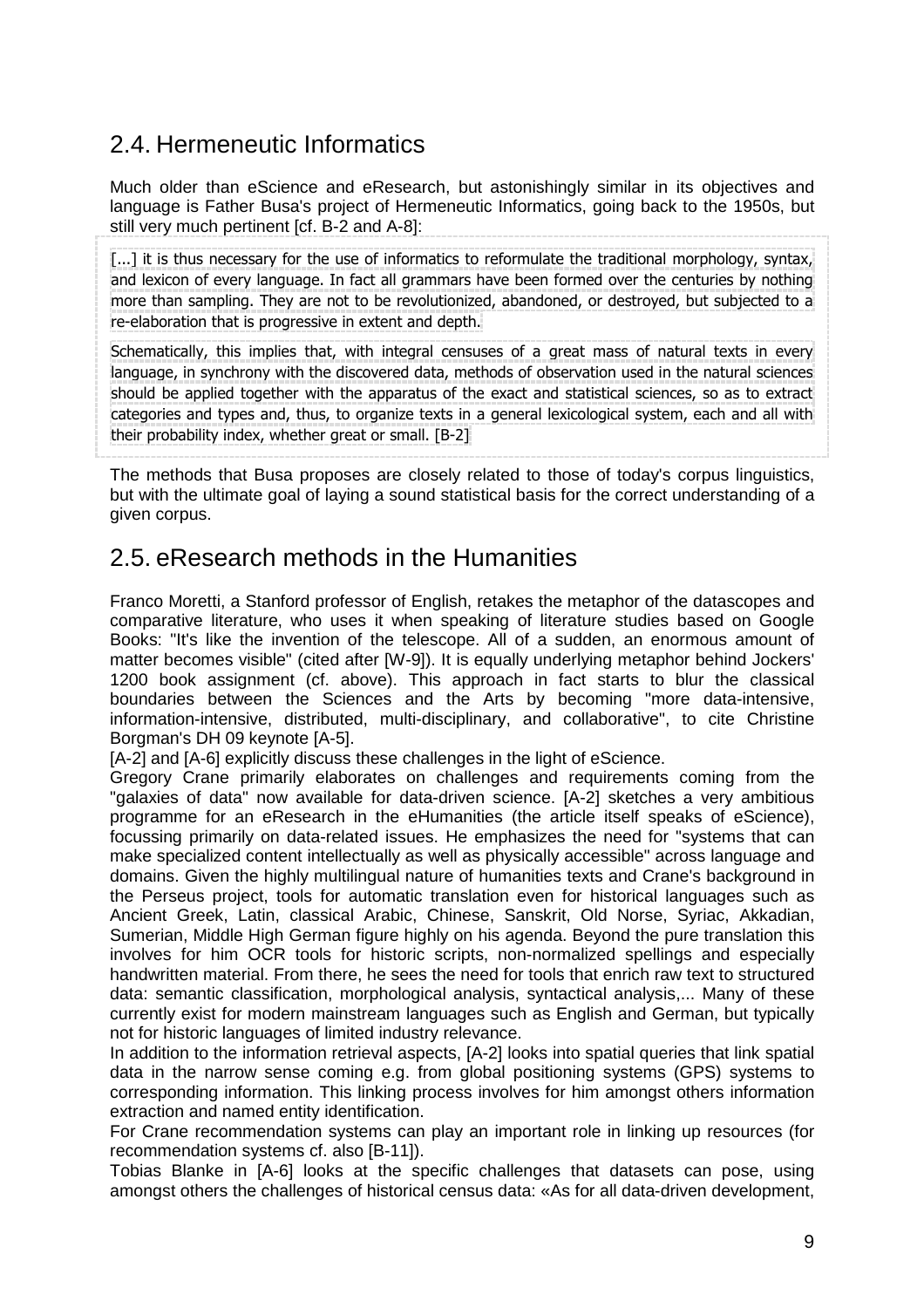managing the data deluge in the humanities means starting from the requirements of the specific dataset in scope». Furthermore, such datasets can also pose organizational challenges, e.g. in the case of commercially sensitive data or data that might impede on privacy rights. However, he also identifies a number of cross-cutting concerns on the visualization of very high-resolution 2D and 3D scan data, the use of collaborative video annotation in projects e.g. related to choreography as in the e-Dance project. Furthermore, he looks at the example of the *Medieval Warfare on the Grid* project which is in the process of modelling and reenacting the battle of Manzikert on the Grid. Doing so involves 3D modelling and means for synchronous audio-visual interaction with the system. Other activities concern the further development of central infrastructure tools such as Fedora Commons.

John Unsworth [A-1] primarily looks at the collaborative aspects of Digital Humanities in which he underlines the democratization of the academic discourse through discussion lists and similar media. However, for the acquisition of formal social capital he sees many challenges ahead, both for collaborative work, but also quite practically for the citations for digital publications and long-term digital preservation of purely digital scholarship ("No peer review, no publishers, no archives—the situation looks pretty grim for dances with wolves"). While not per se a CS research topic, he identifies here a key challenge for the long-term success of eHumanities  $-$  a challenge that exists *mutatis mutandis* also for CS.

## 3. Relevant Research Challenges in the Intersection of eHumanities and CS

### 3.1. eResearch and Data-driven Science

Based on the discussion in the previous sections on eResearch and data-driven science we can identify the following CS research challenges:

#### 3.1.1. eResearch

Research Challenge: If the prospect of a Research Object is key to the eResearch vision, it will be highly non-trivial to put into practice outside a fixed framework such as myExperiment, given that both the workflows, the data and the software routines are typically not easy to bundle, but are intimately linked to a given software stack (often involving proprietary tools) and especially for the hard sciences sometimes even to specific hardware (sensors...). It will be a major IT challenge to even define the technical preconditions and the needed specifications for interoperable Research Objects — one that in the end has a lot in common with the work on mid- to long-term digital preservation of research data.

Research Challenge: Support the use of modelling of specific historic events as currently done for the battle of Manzikert. Much of such work will probably be project specific before a generalized framework could be envisonaged

#### 3.1.2. Data-driven Science

Research Challenge: Find new pattern recognition algorithms. Those algorithms will be in large part media-dependent and specific to the requirements of the humanities' discipline in question.

Research Challenge: Elaborate new, probably domain-specific methodologies to visualize and validate possible patterns that have been identified.

Research Challenge: Develop a methodology and a framework for pattern recognition across account multilingual data (including historic language forms)

Research Challenge: Develop project-specific and dataset tools for pattern recognition across specific datasets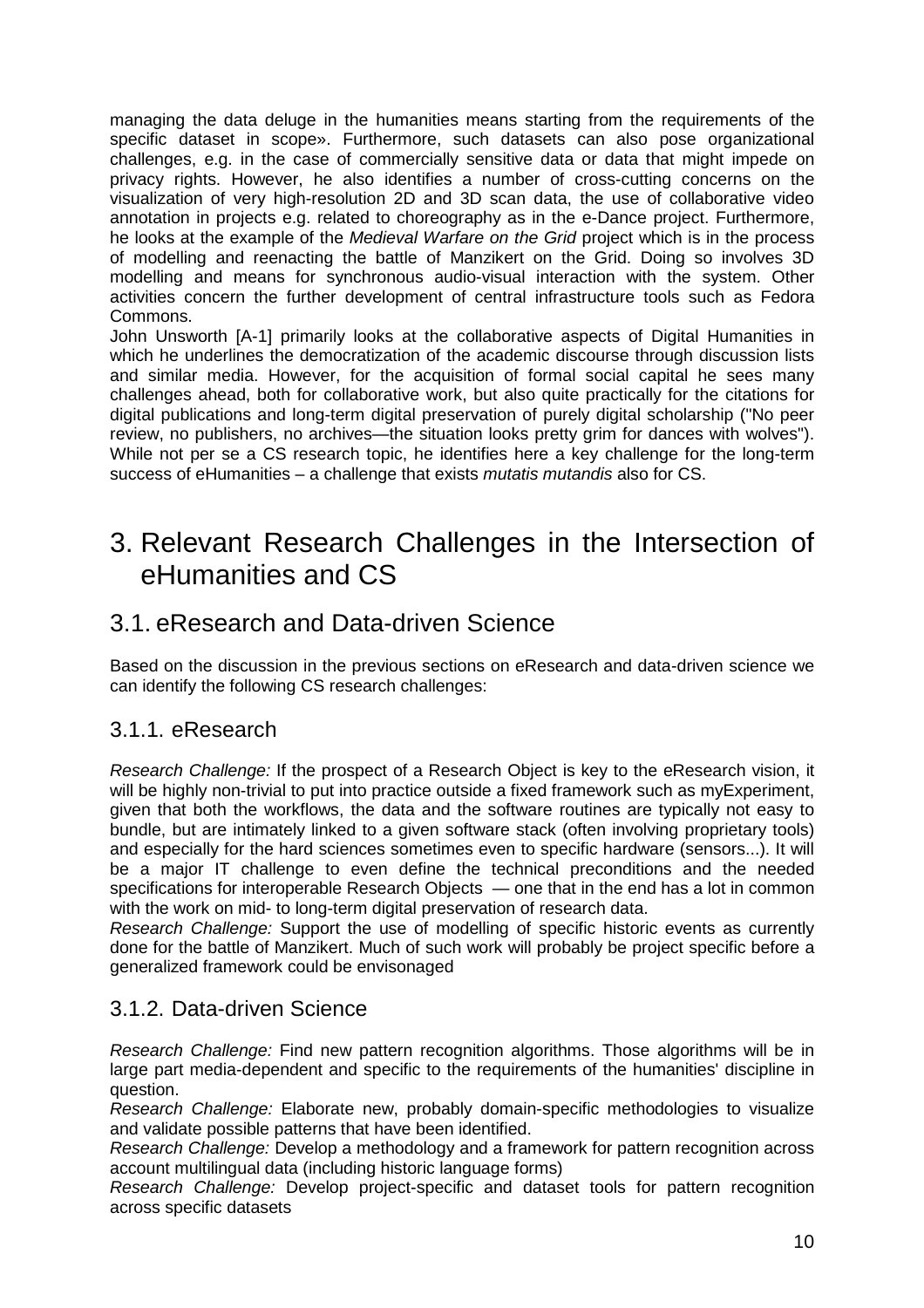Research Challenge: Develop tools and methodologies for the crowd sourcing especially for polls to support empirical research methods for the humanities

## 3.2. Data representation and data formats

#### 3.2.1. Data Preparation

Very much work is necessary to meet the challenges set out in [A-2], in particular: Research Challenge: Develop OCR tools for historic writing systems and language forms

Research Challenge: Develop tools for transforming raw text into structured data for historic writing systems and language forms. In particular, work on their

- 1. semantic classification
- 2. morphological analysis
- 3. syntactical analysis
- 4. entity recognition
- 5. In the long term the full corpus linguistics tool set currently available for modern language forms will have to be available also for historic forms.

Research Challenge: Develop tools for the semi-automatic detection of links between raw texts (citation detection / text-text linking, including typed links and links between concepts), taking into account the humanities' concept of citation

Research Challenges: Strategies and tools for the creation of annotations to existing texts in the domain using:

- non-hierarchical structures (e.g. critical editions) beyond the current models proposed by the TEI, including the text's genesis and responsibilities for parts of the text
- stand-off annotation for the annotation of potentially volatile media (text, images, music, video), especially relating to synchronization between the annotated text and its annotations
- tools for adding semantics to Manuscript Images and other media, e.g. Text-Image-Link-Editor [W-4] and audio-visual media as in the case of the eDance project.

#### 3.2.2. Data representation: XML, SGML and more

Digital Humanities were instrumental in popularizing markup standards. From the earliest days onwards Busa used some form of positional markup. In the late 1980s, humanities computing became one of the early adopters notably of SGML through the Guidelines of the Text Encoding Initiative (TEI), the first official version (P1) of which was published in 1990, followed in 2002 by the first XML version (P4). TEI had and continues to have an immense influence in the humanities as the quasi-standard for encoding humanities texts. Indeed, Michael Sperberg McQueen, the then editor of the TEI Guidelines was the co-Editor of the XML specification.

Since its creation in 1996 XML has of course been popularized across industry and a whole set of specifications have been created around it, but even now enough research questions remain specifically for the representation of humanities and linguistic texts, notably:

Research Challenges: Explore strategies and build tools for the representation of annotations to existing texts in the domain using:

- non-hierarchical structures (e.g. critical editions) beyond the current models proposed by the TEI, including the text's genesis and responsibilities for parts of the text
- stand-off annotation for the annotation of potentially volatile media (text, images, music, video), especially relating to synchronization between the annotated text and its annotations

Research Challenge: Develop tools for the visualization of specific media, e.g. very high resolution 2D and 3D scan data.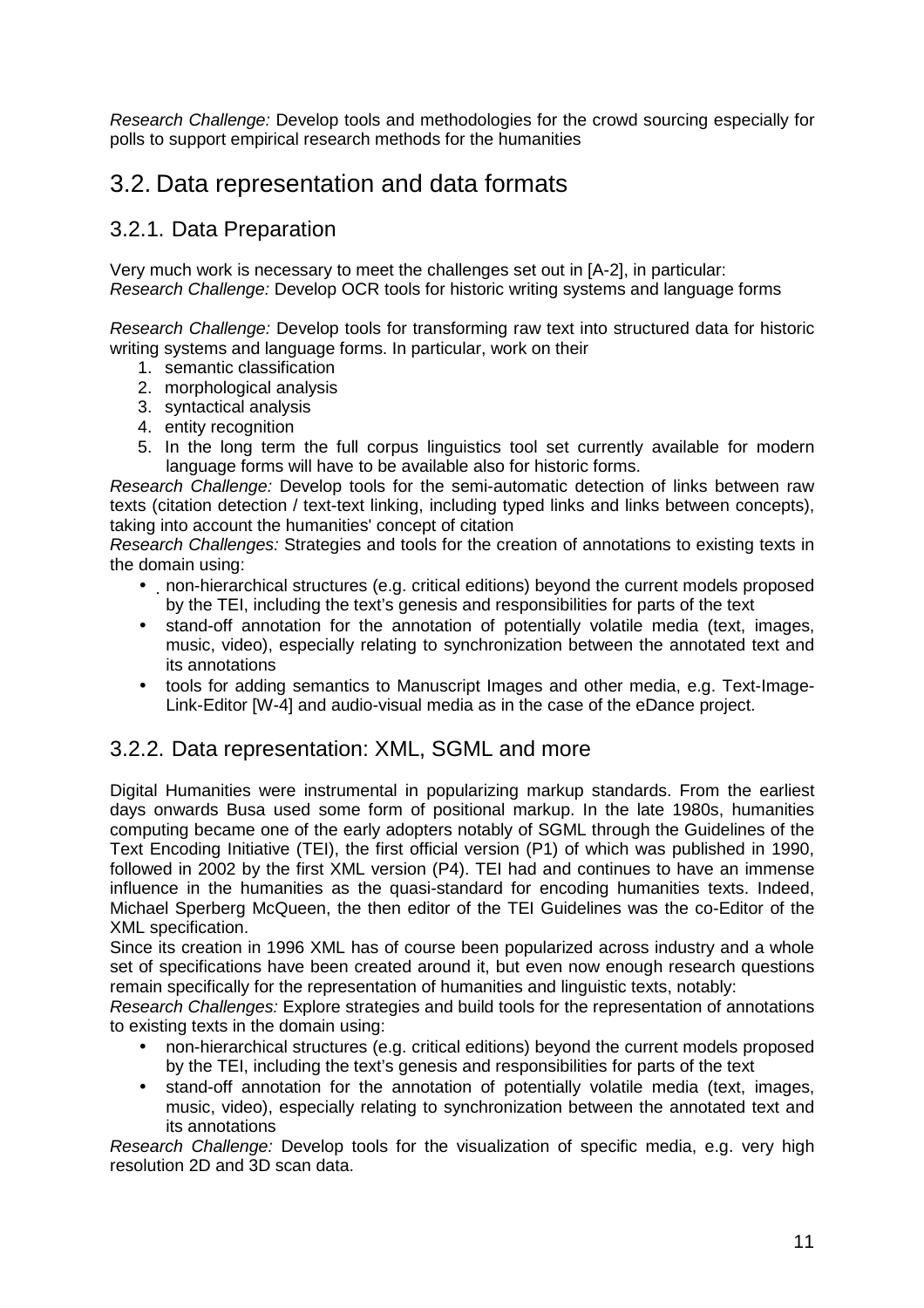#### 3.2.3. Data visualization and publication

The visualization of humanities data is first of all very much a topic for the humanities themselves. While the classical publication formats of the Gutenberg age had centuries to mature and are typically not controversial, digital editions are even today "incunabula: productions that replicate in new media the limits of the old" [A-2, cf. also A-9]. We must "Develop[…] the forms of publication" [B-1, p.209ff] adequate for the digital age, both for scholarly output and for source material such as manuscripts, early print versions etc. that at present are not yet systematically published.

Nevertheless, the topic does have a CS impact in that publications need to meet a number of requirements:

- Humanities publications are a specific kind of research object and hence sharing the research challenges mentioned there, including long-term availability of the text itself and any dependencies it may have (sources, software,...)
- Publications are typically multi-channel, hence the reuse of the data for visualization and publication in various publication channels including paper, the Web, eBooks and other, as yet unknown forms of publication must be maximized – all this taking into account that the data in question may depend on other data and / or on specific software modules
- The various manifestations of the text must be interlinked, e.g. by offering the page numbering of the print manifestation also in the electronic versions
- Since texts are being elaborated increasingly in collaboration or with contributions of third parties through discussion lists, chats etc., we need visualization strategies for this, including the need to identify when needed the respective responsibilities for parts of the data
- The genesis of the data must be visualized, possibly across versions.
- The data must face both the revolution in access and convenience of use, and in the way a digital edition itself is conceived and used, i.e., rather than a fixed, authoritative work, the goal being to create a work that is open to updates / collaboration / change while still being citable [W-4, A-10].
- Many text types such as critical editions and commentaries are heavily interlinked, non-linear texts. For print publications there are widely accepted methodologies to present them e.g. using critical apparatuses, for their digital equivalents no definitive conventions yet exist
- The data may be from the start or become at a later stage part of research collections and then must support cross-corpus searches, more generic display options etc.
- The currently fixed boundaries between text and source image and even between genres is becoming blurred by bundling both in research object.<sup>5</sup>

This list of requirements is by no means complete. This research is intimately linked to ongoing research on digital editions and long-term archiving.

Research Challenge: Representation of data on the net, developing together with humanities scholars best practices for data visualization and envisioning tools to support it

Research Challenge: Representation of data in print, developing tools to support the publication of XML data in line with the requirements above.

 $\overline{a}$ 

<sup>&</sup>lt;sup>5</sup> The journal Vectors (http://www.vectorsjournal.org/journal/ index.php?page=Introduction) is perhaps relevant here because it offers a forum for works that «that need, for whatever reason, to exist in multimedia» since they involve «moving- and still-images; voice, music, and sound; computational and interactive structures; social software; and much more»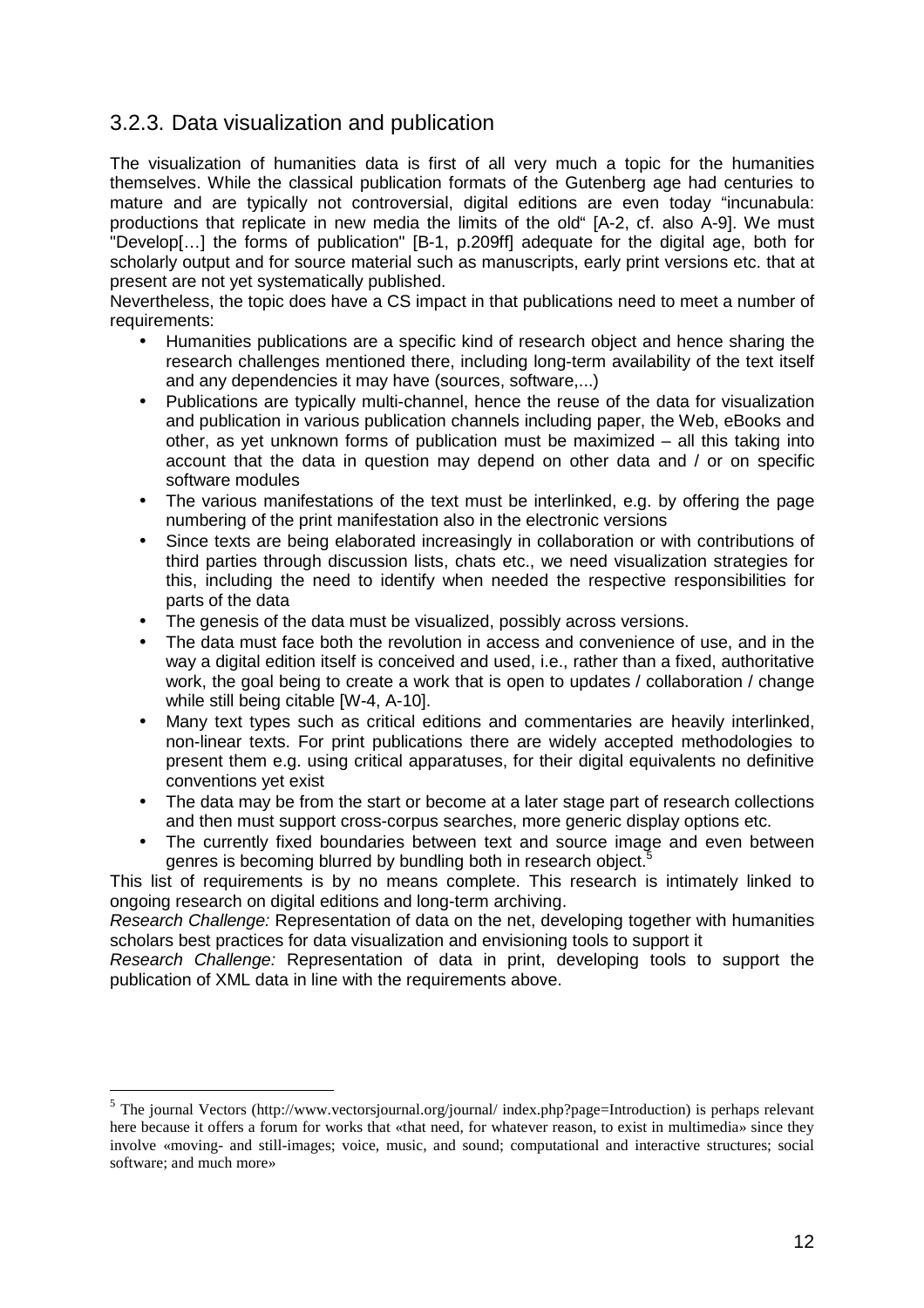## 3.3. Repositories and Long-term archiving

In a manner of speaking, digital repositories<sup>6</sup> are a focal point where the above mentioned issues of data representation, visualization and publication, data-driven science, and collaboration encounter each other. Unlike most of the hard sciences like particle physics, humanities' repositories provide a wide variety of discipline- and institution-specific standards and implementations. Especially when working with individually collated corpora integrating/addressing resources from more than one repository, human as well as machinebased agents have to deal with heterogeneous interfaces, data formats, object representations, metadata standards, and recently modified or deleted contents. Therefore the most important (and promising) Research Challenge is the development of an Open Repository Environment enabling the federation of distributed repositories and to link them with external added-value services, an environment "in which – rather than monolithic repository systems sitting on dedicated hardware – repository functionalities are part of a larger, open environment of decentralised, collaborative agents (e.g. repositories, registries, re-representation and preservation services)" (cited after [A-20]). This challenge is subject of current research activities (e.g. [B-12]) – taking into account the interoperability issues discussed in the following sections. The development of a federated repository infrastructure for the Arts and Humanities in Germany will be subject of another TextGrid report (R1.3.1, forthcoming).

Though crucial not only for the eHumanities, the long-term archiving of research data doesn't impose any serious domain-specific challenges on CS research. This may change over the years, when the first productive systems will have been running long enough to allow considering how and whether the technical results met the expectations and needs of the research communities. Since the requirements for long-term archiving/preservation of research data are in a large part not of a technical but organisational and administrative nature<sup>7</sup>, the corresponding challenges have to be solved primarily by the research communities themselves. In [W-26] the WissGrid project gathered the requirements concerning the long-term archiving of research data of some of the research communities participating in the German D-Grid initiative. The resulting attribution to one of the three proposed application profiles (Grid workflow, interactive research environment, federated archives) takes place not only according to criteria which are directly related to disciplinespecific research but also to general legal and institutional conditions. The recommendation for (German) linguistics is to implement the "interactive research environment" application profile for long-term archiving, see also [W-27] – the one that TextGrid will follow. However, the WissGrid architecture for long-term archiving of resarch data and the corresponding application profiles are thoroughly generic, i.e. there are no prescriptions or limitations concerning metadata schemas, file formats, object or content models etc.

## 3.4. Semantic Web

 $\overline{a}$ 

Semantic Web technologies are heavily used in eResearch in general and in the eHumanities in particular. As mentioned eResearch is intimately linked to the Linked Open Data (LOD) movement aiming towards a web of data. In projects such as TEI and TextGrid the representation of metadata for the media objects and their collections is a major concern to enable their precise retrieval, especially for facetted search in combination with full-text search, in addition to enable sharing with third party providers and consumers.

<sup>&</sup>lt;sup>6</sup> Since there is still no consensus about the distinctive features of a repository in contrast to other digital collections, we prefer – for the sake of simplicity – the quite generic definition given in [W-28, section 1.2].

<sup>7</sup> Cf. for instance the Trusted Repositories Audit & Certification: Criteria & Checklist (http://www.crl.edu/sites/default/files/attachments/pages/trac\_0.pdf ) or the Digital Repository Audit Method Based on Risk Assessment (DRAMBORA, http://www.repositoryaudit.eu/).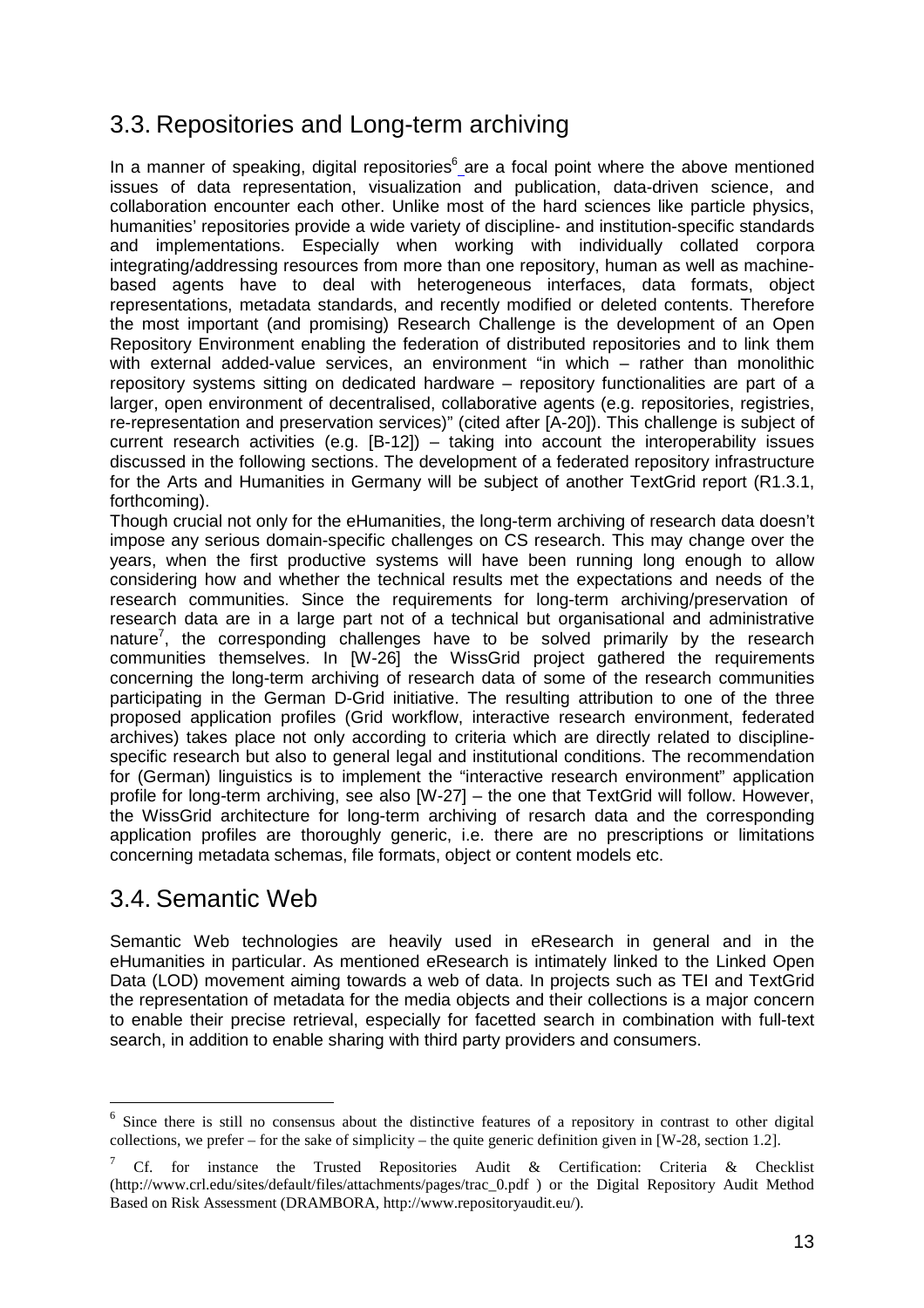However, in all these cases the focus is far more on the interoperable representation of metadata than inferencing that is at the core of specifications such as OWL. For this reason, also Topic Maps (ISO/IEC 13250) are often used internally to represent data.

Much of the current research on LOD is likely to be of immediate benefit to the eHumanities.

## 3.5. Architecture

#### 3.5.1. Technical interoperability

Due to small research groups and low budgets that are quite common in the humanities, distributing services into a Service Oriented Architecture (SOA) with distributed resources is often the best choice for these projects. Various groups can easily reuse these services, even if they are spread far apart, and they can be reused in later projects of the same group. The more generic a service can be designed, the higher its reusabillity. Additionally, increasingly pervasive broadband connections make accessing and utilizing distributed services easy easy and and efficient. Distributed services today commonly fall in to one of the following architectures: Service Oriented Architecture using SOAP (SOA/SOAP), Resource Oriented Architecture (ROA) and Event Driven Architecture (EDA). All these architectures share a technical base. They mainly differ in the semantics. SOA/SOAP refers to services as a way of doing something with objects, so semantically SOA/SOAP is based on verbs. ROA refers to services using the REST (REpresentational State Transfer) idea of resources, so ROA concentrates on nouns instead of verbs. EDA, also called SOA 2.0 sometimes is based on messages exchanged with the various services and between them, so it focuses on responding to events. The discussion which of these architectures is best suited for the eHumanities is still ongoing. Because none of these approaches has significant flaws or benefits compared to the others, a final conclusion to this discussion seems unlikely. Depending on the problem to solve, a specific architecture can minimize the effort necessary to implement its solution, but a workable solution is viable with any of the architectures. Larger projects with multiple developers will most likely mix the different paradigms in the end.

While in itself less of a research challenge at present, providing guidance on these issues is clearly a CS task and an important part of CS education.

Very much still a research challenge both in academia and in industry is the technical crossframework interoperability of GUI components in the web that are the basis for Web 2.0 applications (mashups).

#### 3.5.2. Semantic interoperability / resource registries

Semantic interoperability permates much of eHumanities, but at times in various guises. TEI itself is, of course, a means to enable semantic interoperability of textual data, even though the necessary flexibility and extensibility of TEI makes this interoperability not quite seamless. TextGrid's baseline encoding is a way to define a minimal TEI for cross-corpus analysis and searches.

The LOD idea is a means to ensure at least the technical and syntactical interoperability of metadata descriptions and much of the work is focussed on defining micro-schemata for metadata to facilitate also their direct semantic interoperability.

A major focus of current work and research not only in the eHumanities is on not only sharing the metadata related to media resources, but also that making up the descriptions of services. The ultimate goals is less the fully-automated composition of workflows and their subsequent automatic execution, but to facilitate their manual composition, taking into account both content resources and services. This means that human-readable descriptions, possibly enriched with a recommendation system, are at least as important as machine-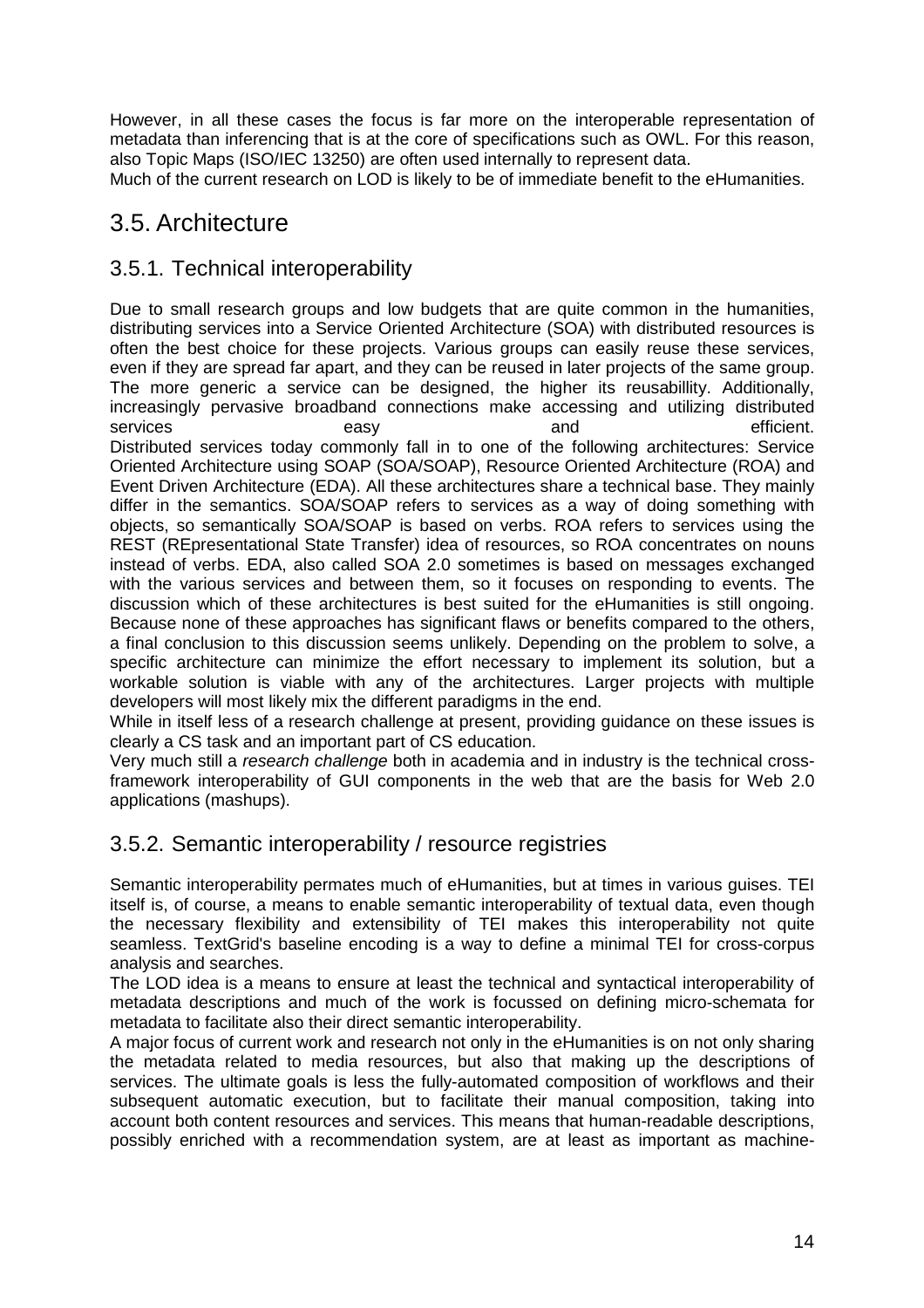tractable information.<sup>8</sup> However, this information needs to be shared between various resource providers and even across various eHumanities Digital Ecosystems.

Currently many projects in the eHumanities domain use home-grown registries, as many of the standardized registries concentrate almost exclusively on services and are too complex for the eHumanities domain (e.g. the ebXML Registry Model defines 17 classes and brings with it its own user management). However, homegrown resource registries by themselves are difficult to federate, and the federation of resource descriptions across systems is necessary. The European SDShare specification specified in CEN CWA 15971 and in particular its third part on SDShare CWA 15971-3 [cf. also A-15] offer a RESTful low-tech solution based on Atom-feeds that is now being used in TextGrid.

At present, in spite of some first steps such as [A-14] no universally accepted metadata schema / ontology exists for eHumanities resources.

Research Challenge: Develop in collaboration with humanities scholars a system of federated registries for the eHumanities and define a universally accepted ontology for eHumanities resources.

#### 3.5.3. Digital Ecosystems

 $\overline{a}$ 

Digital Ecosystems are "open, loosely coupled, demand-driven, domain clustered, agentbased self organized collaborative environment where species/agents form a temporary coalition (or longer term) for a specific purpose or goals, and everyone is proactive and responsive for its own benefit or profit" [W-24]. They involve various agents, human, organizational and machine-based. eHumanities systems are digital ecosystems for the humanities domain.

Digital Ecosystems focus on collaboration, interoperability and reusability of services and resources, rather than a specific realization through a given technology stack. Grid technologies are only one possible way of realization, though conceptually Digital Ecosystems are very close to the idea of semantic grids, seen as an «extension of the current Grid in which information and services are given well-defined meaning, better enabling computers and people to work in cooperation», as [W-25] puts it with reference to Tim Berners Lee's definition of the semantic web. In fact, the resources and services used in any given Digital Ecosystem will typically be hosted on a variety of platforms, involving both Grid-based and other systems, and often involves on the user-facing part Web 2.0 applications, often leveraging standard mashups e.g. from Google, Yahoo or Facebook. In fact, a major challenge ahead will be to render key Grid services usable through simple RESTful services also for applications that do not subscribe to the Grid paradigm per se (e.g. on the model of Amazon's S3) – and vice-versa. Of course, classical repositories can also be built on cloud services, as in the case of e.g. the Fedorazon project, which uses Amazon S3 as storage layer for Fedora Commons (cf. also [A-19]).

The workflows in eHumanities Digital Ecosystems typically involve humans, and services, at times also organizations. They might be systems driven by explicit workflows executed by workflow-execution engines, but might just as well be realized as Web 2.0-style mashups.

Also, a lot can be learned for eResearch architecture from highly scalable, high availability architectures in industry, e.g. from Facebook [A-17], Google [W-18] and Amazon.

Research challenge: Abstract key Grid middleware services behind simple, RESTful interfaces to help opening up existing grid-based eResearch / eHumanities systems to wider collaboration across Digital Ecosystems ("hiding complexity")

Research challenge: A major challenge not only for eHumanities will be to reconcile the classical Grid architecture and its inherent development methodologies with the requirements of a fast moving, very loosely-coupled Web using very different development strategies, often based on mashups and reuse of simple components.

<sup>&</sup>lt;sup>8</sup> This experience has been made in TextGrid and in various eGovernment projects [A-16], but is complemented by the Taverna experience in myExperiment [A-4].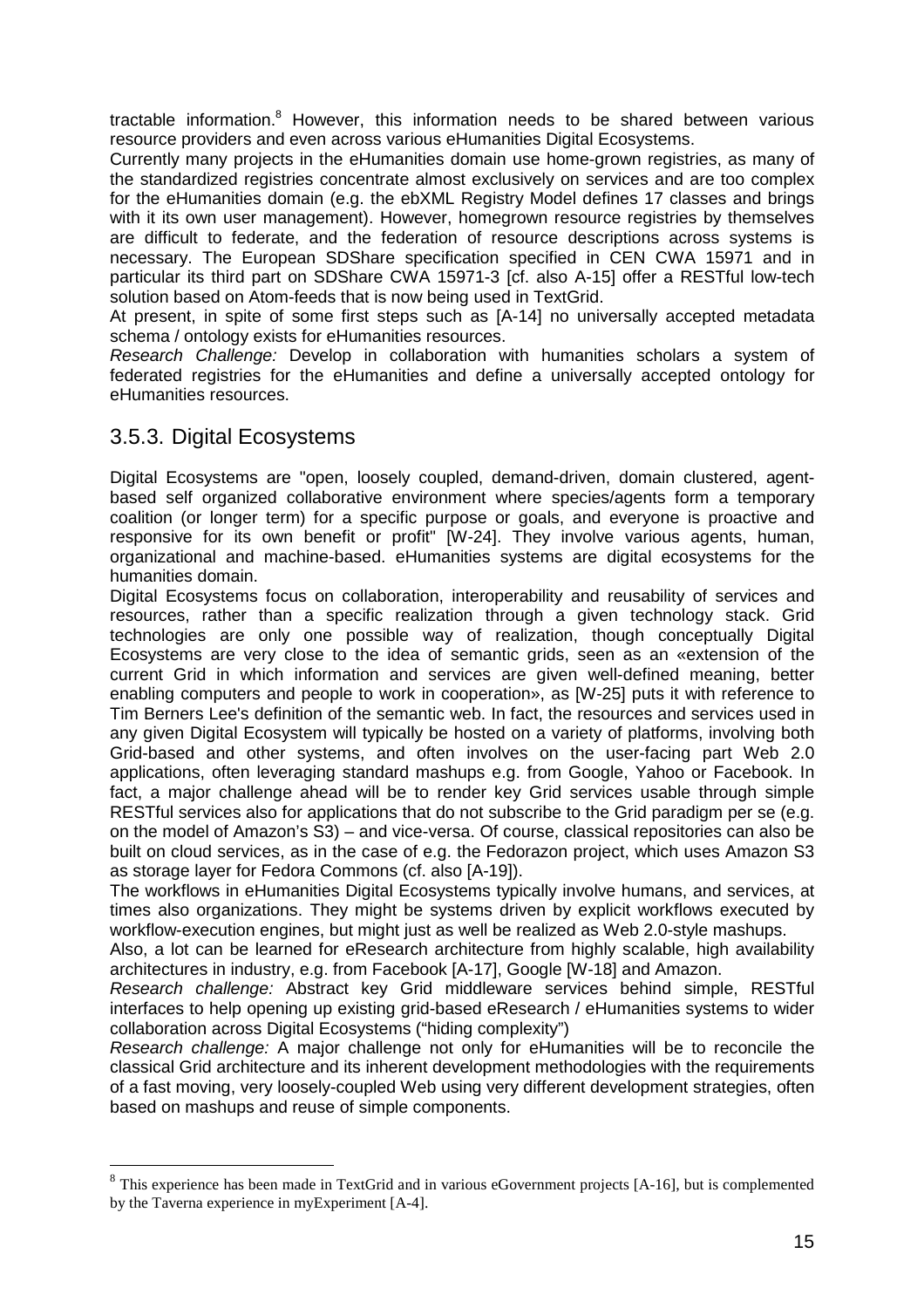## 3.6. Horizontal interaction with other fields of application

eHumanities shares not only many commonalities with eScience and eResearch, but also with other highly distributed, process-driven Digital Ecosystems in application areas such as eBusiness and eGovernment. Not only are many of the overall architectures comparable, but also many of the concrete infrastructure tools and services used, e.g. for authentication and authorization, interoperability, registries, workflow engines and basic cloud services such as storage or map-related services. For these reasons many of the challenges faced are similar.

Yet, there is little to no cross-fertilization between those fields of application. Applied CS is ideally positioned to provide these links by treating these domains as instantiations of a more generic discipline of heterogeneous distributed systems and by also seeking suitable publication venues.

## 3.7. Software engineering

Any development for the eHumanities and indeed any eResearch discipline is "software design for empowering scientists" [A-4], i.e. it must start out from the requirements of scholars. Based on the experience of myExperiment [A-4] defines six principles to follow:

- 1. "Fit in, don't Force Change": fit from current research practices rather than trying to impose new workflows
- 2. "Jam Today and more Jam Tomorrow": enable incremental adoption of the software
- 3. "Just in Time and Just Enough": embrace incremental development
- 4. "Act Local, think Global": Start out with a small sample number of test users, then generalize
- 5. "Enable Users to Add Value": provide extensibility and customisation for end users
- 6. "Design for Network Effects"

While many of the principles are of course true more or less for any type of end-user facing software development, it is more pronounced in eHumanities than in other branches in that in many of the hard sciences in that humanities scholarship tends to be somewhat more distant to IT technology than the practice in the hard sciences where the scientists themselves often act as software developers.

#### 3.7.1. Tool development

Because of the gap between CS and the humanities, traditional software development models like the Waterfall model [W-14] or the Spiral model [W-15] do not work well for eHumanities projects. The traditional models demand a complete set of project requirements before any implementation is done. But at the beginning of an eHumanities project these requirements are usually either vague or incomplete, due to the limited mutual understanding of needs and opportunities between computer scientists and humanities scholars. This results in software that is either not as powerful as it could be, is not sufficiently visible to end users, or that does not fully match the needs of its users.

Modern project management models such as SCRUM [W-16] or software development models such as eXtreme Programming [W-17] are much more effective, because these models do not demand fixed requirements, but develop requirements within the project runtime. They also enforce close cooperation between the software developers and the humanities scholars on a regular basis. Because of these regular discussions both sides develop a better understanding of each other. And because of the variable requirements this enhanced understanding can then result in more accurate and more specific requirements, which are necessary for powerful and well-suited software products.

Of course, many of the tools to be developed will be heavily specific to a given humanities discipline or even specific to individual projects. Many tools are likely to bring with them their own research challenges for CS.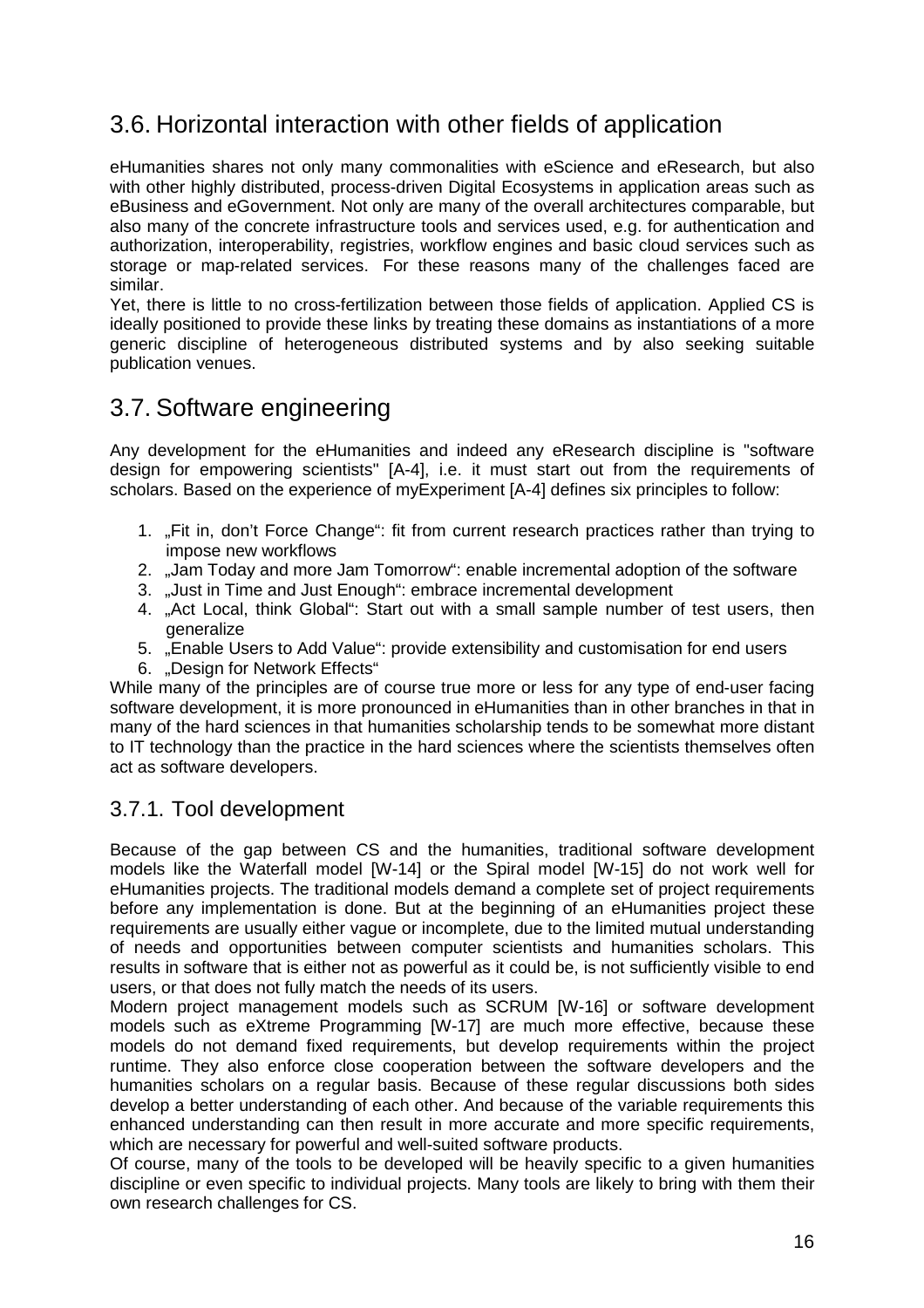#### 3.7.2. Usability and User Involvement

In general, humanities research can only be partially automated, even though individual tasks can. In other words, typical eHumanities workflows involve both humans and software agents to an even higher degree than most for other eResearch activities. In addition, humanities scholars are often not particularly focussed on technological questions and are typically operating on restricted budgets, making their involvement in complex eHumanities projects more challenging that in many other settings.

In addition, humanities scholarship tends to be less collaborative than that in the hard sciences, in spite of the tendency towards collaborative efforts in recent years, or at least the growing awareness that sharing information/creating standards is vital to project development and long-term success.

The focus on collaboration and its increasing importance for the humanities is reflected by studies such as [A-12]. For example, emblem studies, a multi-disciplinary research area which serves as a good example of how individual scholars and institutions are learning that they do not always have to "reinvent the wheel" for each new project. The "three phases" have been identified in emblem studies [A-11] for the adoption of collaboration: moving from individual, unique efforts to adopting externally-generated programs to hands-on communitybased development of specialized programs / standards.<sup>9</sup>

Given the restricted budgets, in general it is preferrable to work with easily accessible lowtech solutions whereever possible. It is not coincidental that many of the currently popular cloud-services such as Dropbox or Amazon WS are often leveraged in eResearch applications in general and the eHumanities in particular.

Research Challenge: Elaborate and document software engineering techniques that facilitate the «Roll-in of users» [W-21] specifically in the humanities.

#### 3.7.3. Tests and Test methods

 $\overline{a}$ 

As already mentioned above, humanities scholars usually only have a non-technology focussed view of computers and software. They usually do not know how to react properly to faults or improper behaviour of the software they use. Also research projects in the humanities can extend over several years, so it is crucial that results of these researches are kept safely and are not damaged by defective code. To ensure these errors do not occur to software in production use, software tests are a very important part of the development process. Of course software tests should be an important part of any software development process, but there are specialized tests necessary, due to the architecture usually used in digital humanities projects.

Research in the humanities is normally done by single scholars or in very small groups. But often these researches involve complex operations on large amounts of data. This type of research is done most cost-effectively, when using distributed services. On one hand this reduces the cost for implementing the same solutions to specific problems in various projects again and again, on the other hand it is not necessary to purchase powerful hardware for only a few hours or days of computational work.

For distributed services the usual testing methods relying on unit- and functional tests are insufficient. Originating from the distributed nature of these services there are additional problems to deal with, namely the long runtime of the services and the parallelism of the requests. Also public exposure of the service can become a problem, because the service then has to face the various attack threats of the Internet.

<sup>&</sup>lt;sup>9</sup> "In a first phase, lasting from 1983 to about 1993, a plethora of competing standards combined with costly and primitive technology made the very process of emblem digitization difficult, cumbersome, and expensive, and essentially precluded most forms of effective collaboration. The second phase, between 1993 and 2003, has been characterized by a wave of convergence as cross-platform software standards came to be adopted, a development that enabled the first discussions about implementation of collaborative solutions to take place. We now stand at the beginning of a third phase, characterized by emergent solutions in which common standards should enable the accomplishment of goals shared by the community of emblem scholars". [A-11].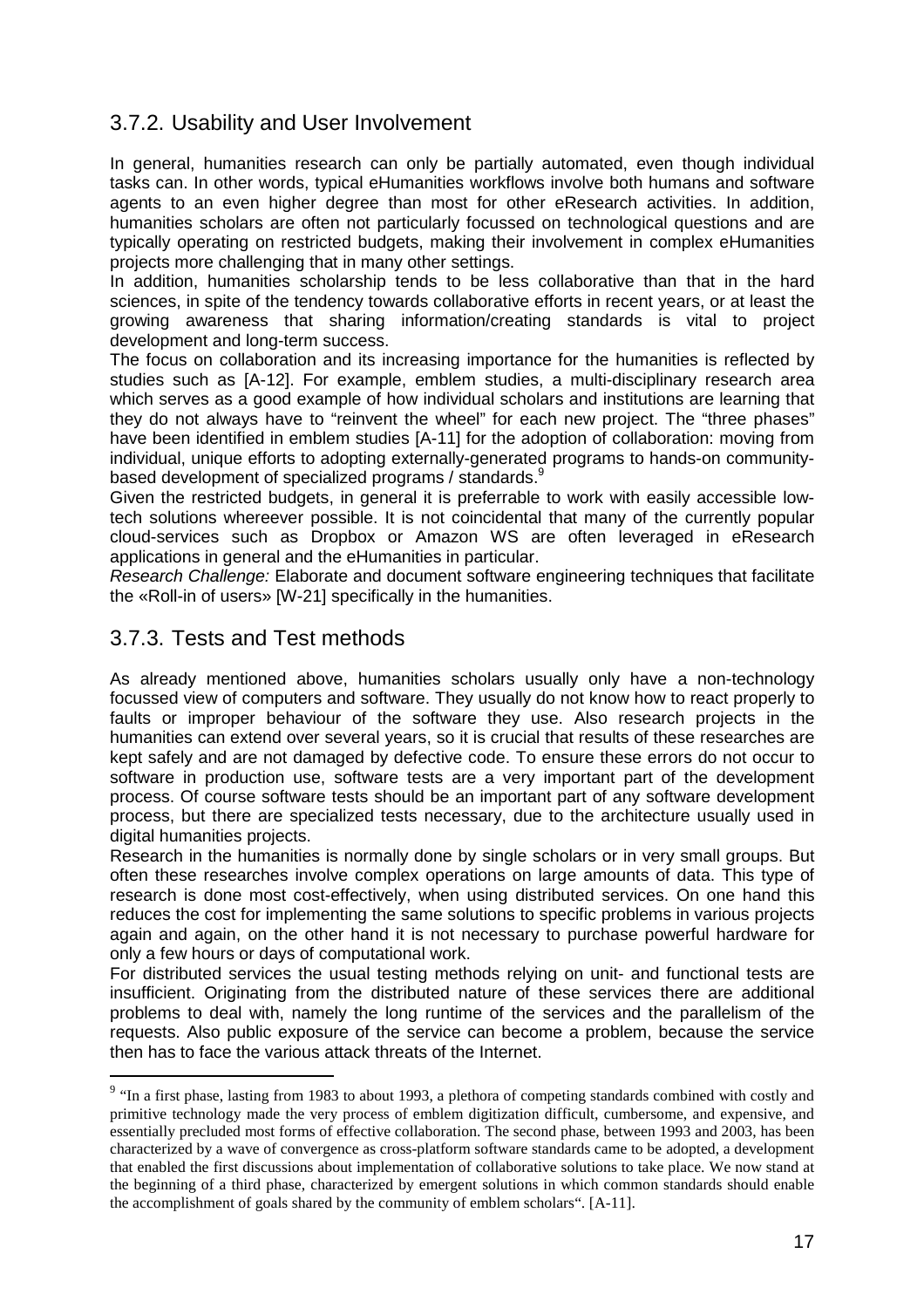The long runtime of a service can impact its stability. Memory leaks, especially small ones, are usually no problem for a desktop application, because normally this kind of application is used only for a few hours or probably a few days. Usually the system's memory is large enough to handle smaller memory leaks in such a limited amount of time. For a distributed service, running for weeks and months, this surely can become a major problem, because the small memory leak would pile up and up until the system crashes. This would then result in data loss and researchers having to delay their work, until someone restarts the service. Load-testing tools like Tsung [W-6] and JMeter [W-7] have proven to be a good way for locating those small memory leaks. These tools send thousands of requests to the service, simulating a continuous use of the service over time. When monitoring the system's memory consumption during these tests the presence of memory leaks can be easily detected. Unfortunately these results only give small hints as to the causes of the memory leaks, so tracking them down and fixing them can be very time-consuming. Even though most modern programming languages offer memory management, memory leaks still can be a major problem, resulting from mistakes like not closing network connections or not removing objects from global lists after they are not used anymore.

The parallelism of the requests can result in concurrency problems. Again desktop applications are less affected by this problem, because there is only one user starting operations at a time. But in a publicly available service multiple users can initiate the same operation at the exact same time. Therefore shielding the various contexts of these requests against each other is very important; otherwise side-effects from one request can lead to incorrect results or even to a crash of another request. The only known way to detect concurrency problems is vast load-testing in extremely parallel environments with an extended analysis of the results of each request. Again the load-testing tools come in handy, because most of them offer the execution of web requests using various, predefined parameters and are also capable of analyzing the responses to these requests by a given logic. All of the tools mentioned above are distributable, which means they can send their requests in real parallelism from multiple computers at the same time. Again the results of the tests only give small hints about the exact location of the concurrency problem.

Being publicly available distributed services usually are exposed to all kinds of threats from the Internet like denial of service attacks or hacking. Due to the variety of the methods of attack, the targeted weak points and the chosen approach to security an automated testing for service-security is not yet available. Specially trained experts in security audits must ideally perform these tests.

In the eHumanities, in fact in all web-based services, load-tests are a well suited addition to the traditional unit- and functional tests. Not only do they reveal several weakness of code, when exceeding a certain load on the targeted system, they can also give an impression of how the service will react to a denial of service attack.

Research Challenge: To help finding memory leaks, develop a system to track objects in memory, grouping them by similarity, while the application is load-tested and setting up relations between requests and memory usage. A generic approach would be good, to allow the system to work for any programming language. Also it is important, that this memory profiler does not interfere with the load-test itself, and does not invalidate it's results, e.g. by consuming too much of the CPU power of the tested system or by serializing parallelism.

Research Challenge: Develop a system to analyze the source code of an application to find sections, accessible to multiple threads. Check the variables of these sections for possible concurrency problems. This would make finding concurrency problems easy.

Research Challenge: Evaluate the use of functional programming for eHumanities applications to avoid concurrency issues.

## 3.8. Incentive Systems

As for [A-1] underlines from a humanities perspective, suitable incentive systems – systems for accumulating social / academic credit – are very important for the acceptance of a branch of research in academia. Current CS incentive systems currently often generate innovative proof of concept implementations with corresponding papers, but little if any academic credit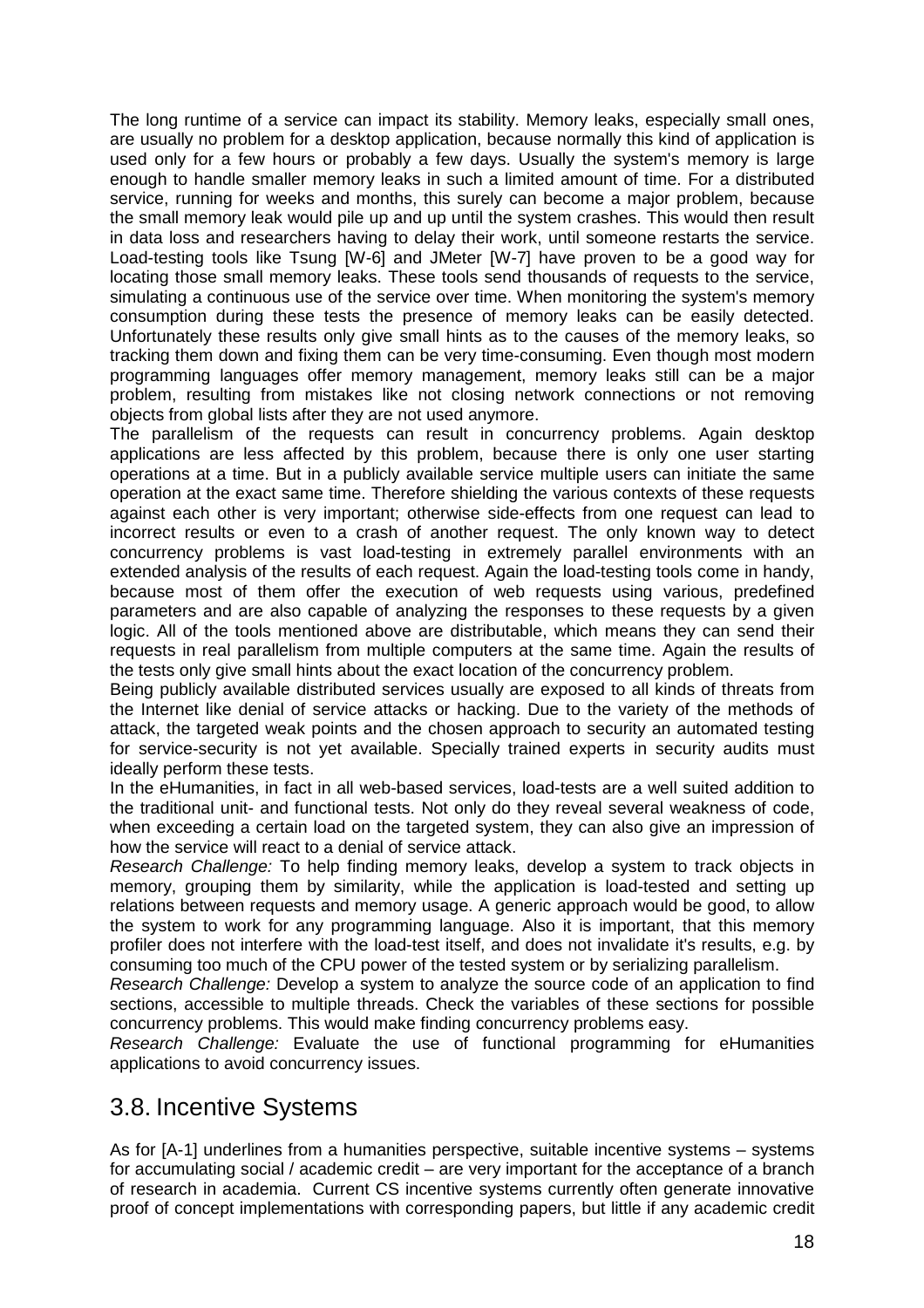is typically accrued by the sweat job of actually bringing those proofs of concept into a production ready state, so they too often stay in the state of the demonstrator. However, proofs of concept, while interesting in themselves from a CS point of view, are pretty much useless for anyone trying to work with them, including humanities scholars. While not a research topic in a strict sense, a successful academic collaboration between CS and humanities scholars implies a means to actually cite completed tools as a separate item for a researcher's academic credit.

# 4. Summary

This report identifies a number of Computer Science research challenges ahead of us. Many are specializations of more generic challenges stemming from eScience, eResearch, datadriven science, or generic software engineering. However, many challenges are very specific to the humanities and a number will even be specific to individual humanities projects. Some of those challenges are currently attacked in existing research projects such as TextGrid, TEXTvre, Digilib, the Medieval Warfare on the Grid and many others in collaboration between humanities scholars and computer scientists. However, many challenges still wait for their champions.

The identified list is not comprehensive, but is a first step towards a full roadmap that will mature over time. However, many tasks will not in themselves be research topics, but nonetheless necessary for a fully functional eHumanities ecosystem. Incentive systems in CS will have to take also into account this need: the ecosystem needs a production-ready infrastructure and production-ready services and tools to flourish.

# 5. Bibliography

## 5.1. Books and Overview Studies

1. Willard McCarty, Humanities Computing (Basingstoke: Palgrave Macmillan, 2005).

2. Susan Schreibman, Raymond George Siemens, and John Unsworth, A companion to digital humanities, Bd. 26 (Malden, MA: Blackwell Pub., 2004),

http://www.loc.gov/catdir/toc/ecip0415/2004004337.html.

3. Jacques Derrida, De la Grammatologie (Paris: Éditions du Minuit, 1967).

4. Ferdinand de Saussure, Cours de linguistique générale, hg. v. Tullio de Mauro (Payot, 1916).

5. Claude Lévi-Strauss, Anthropologie structurale. (Paris: Pocket, 1985).

6. Fredric Jameson, The political unconscious: narrative as a socially symbolic act (Ithaca

N.Y.: Cornell University Press, 1982).

7. Marshal McLuhan, Understanding media (Routledge, 1964).

8. Willie van Peer, Jemeljan Hakemulder, and Sonia Zyngier, Muses and measures:

empirical research methods for the humanities (Newcastle: Cambridge Scholars, 2007).

9. Wilhelm Ott, Metrische Analysen zu Vergil (Tubingen: Niemeyer, 1973).

10. Karl Popper, The logic of scientific discovery (London; New York: Routledge, 2002).

11. Elizabeth Chang, Farookh Hussain, und Tharam Dillon, Trust and reputation for serviceoriented environments : technologies for building business intelligence and consumer confidence (Chichester England ;;Hoboken NJ: John Wiley & Sons Inc., 2006).

12. Andreas Aschenbrenner, Reference Framework for Distributed Repositories – Towards an Open Repository Environment (PhD Thesis, Göttingen 2010),

http://webdoc.sub.gwdg.de/diss/2010/aschenbrenner/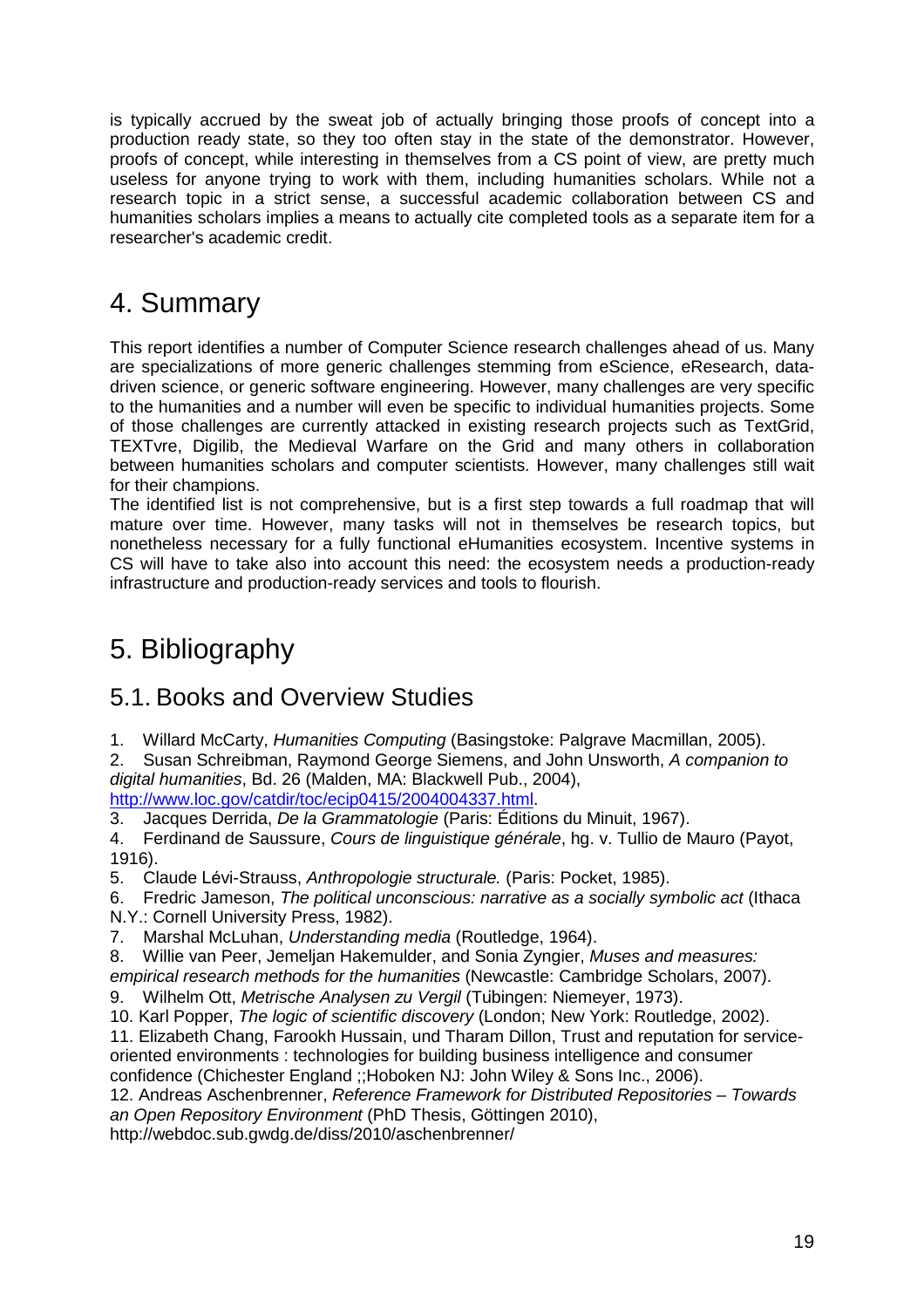## 5.2. Web Sites

1. "Digital humanities - Wikipedia, the free encyclopedia,"

http://en.wikipedia.org/wiki/Digital\_humanities.

2. "Publications of the association for literary and linguistic computing", http://www.allc.org/content/pubs/index.html

3. "List of Digital Humanities annual conferences",

http://www.allc.org/content/conf/index.html

4. "Abstracts of all papers of the Digital Humanities conference 09,"

http://www.mith2.umd.edu/dh09/wp-content/uploads/dh09\_conferencepreceedings\_final.pdf 5. "Humanities - Wikipedia, the free encyclopedia," Mai 29, 2010,

http://en.wikipedia.org/wiki/Humanities.

6. "Tsung load testing framework", http://tsung.erlang-projects.org/

7. "Apache JMeter", http://jakarta.apache.org/jmeter/

8. "e-Science - Wikipedia, the free encyclopedia," o. J., http://en.wikipedia.org/wiki/E-Science.

9. "The Humanities Go Google - Technology - The Chronicle of Higher Education," Mai 28, 2010, http://chronicle.com/article/The-Humanities-Go-

Google/65713/?sid=wc&utm\_source=wc&utm\_medium=en.

10. "Thesaurus Linguae Graecae - General Information," Thesaurus Linguae Graecae - Project History, October 20, 2009, http://www.tlg.uci.edu/about/history.php.

11. T. Berners-Lee, "Tim Berners-Lee on the next Web | Video on TED.com," Februar 2009, http://www.ted.com/talks/tim\_berners\_lee\_on\_the\_next\_web.html.

12. T. Berners-Lee, "Linked Data - Design Issues," July 27, 2006,

http://www.w3.org/DesignIssues/LinkedData.html.

13. Hans Rosling, "Hans Rosling shows the best stats you've ever seen | Video on TED.com," 2007-06,

http://www.ted.com/talks/hans\_rosling\_shows\_the\_best\_stats\_you\_ve\_ever\_seen.html. 14. "Waterfall model - Wikipedia, the free encyclopedia",

http://en.wikipedia.org/wiki/Waterfall\_model

15. "Spiral model - Wikipedia, the free encyclopedia",

http://en.wikipedia.org/wiki/Spiral\_model

16. "Scrum - Wikipedia, the free encyclopedia", http://de.wikipedia.org/wiki/Scrum

17. "Extreme Programming - Wikipedia, the free encyclopedia",

http://de.wikipedia.org/wiki/Extreme\_Programming

18. David De Roure, "Replacing the Paper: the six Rs of the e-Research Record I e-Research," Replacing the Paper: the six Rs of the e-Research Record, August 2009, http://blog.openwetware.org/deroure/?p=56.

19. OAI, "Open Archives Initiative Protocol - Object Exchange and Reuse," Open Archives Initiative: Object Reuse and Exchange, October 17, 2008, http://www.openarchives.org/ore/. 20. Eric Drexeler, "The Data Explosion and the Scientific Method," The Data Explosion and the Scientific Method, Oktober 25, 2008, http://metamodern.com/2008/10/25/the-dataexplosion-and-the-scientific-method/.

21. David De Roure, "Semantic Grid and Sensor Grid: Insights into the e-Research Ecosystem," Semantic Grid and Sensor Grid: Insights into the e-Research Ecosystem, April 15, 2010, http://www.myexperiment.org/packs/109.html.

22. Mac Slocum, "Data science democratized - O'Reilly Radar," Data science democratized. With new tools arriving, data science may soon be in the hands of non-programmers, Juli 1, 2010, http://radar.oreilly.com/2010/07/data-science-democratized.html.

23. ThatCamp, "Manifesto for the Digital Humanities," Mai 2010, http://dl.dropbox.com/u/1744854/DH%20MANIFESTO.pdf.

24. Elizabeth Chang and Marc Wilhelm Küster, "IEEE-DEST 2011 ----- Daejeon, Korea," IEEE DEST: Background and Objectives, Juni 2010, http://dest2011.debii.curtin.edu.au/. 25. David De Roure, "Semantic Grid Document Store and Bibliography," Semantic Grid Vision, 2001, http://www.semanticgrid.org/vision.html.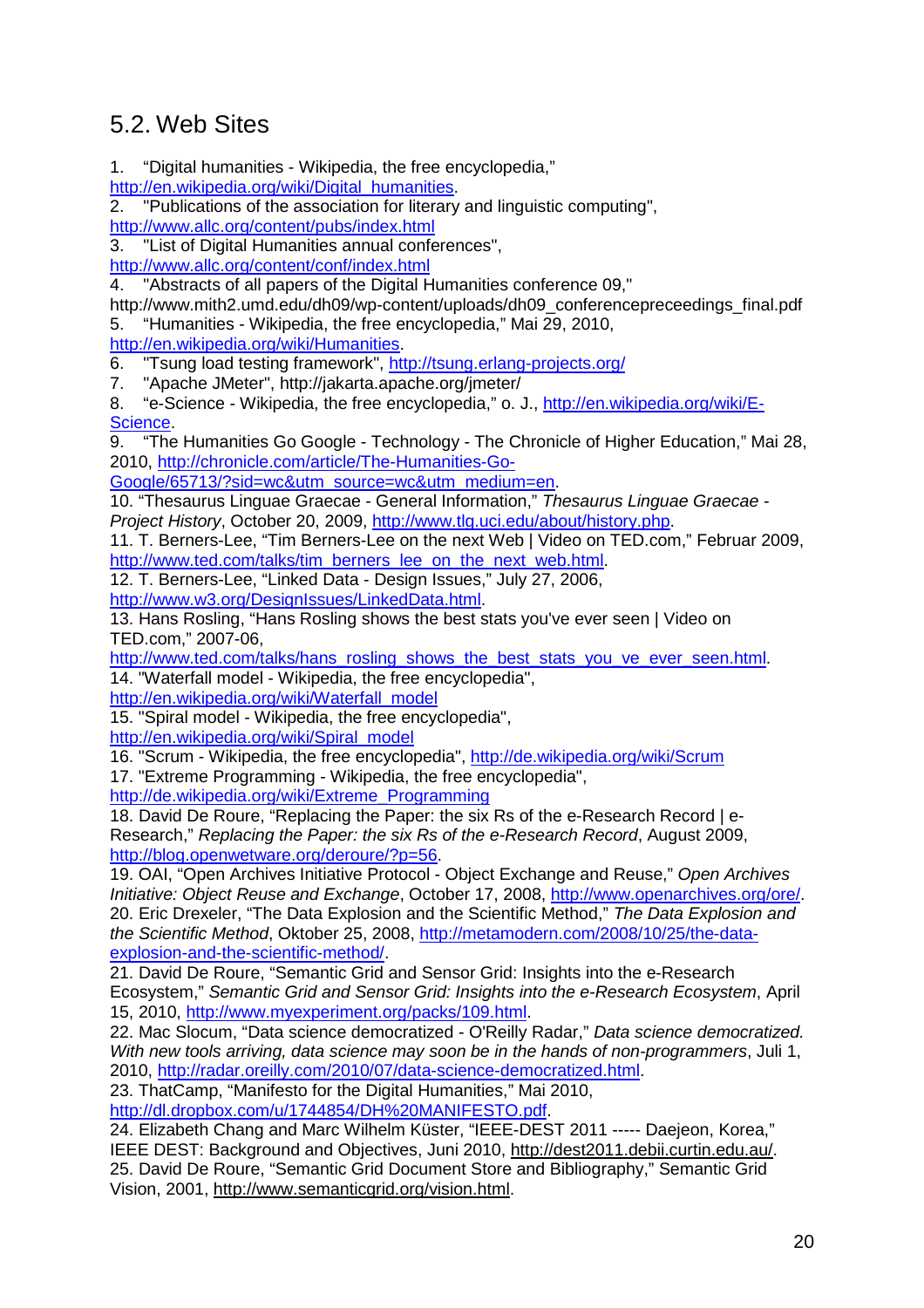26. WissGrid Report "Generische Langzeitarchivierungsarchitektur für D-Grid", http://www.wissgrid.de/publikationen/deliverables/wp3/WissGrid-D3.1-LZA-Architekturv1.1.pdf

27. WissGrid-Spezifikation: Grid-Repository,

http://www.wissgrid.de/publikationen/deliverables/wp3/WissGrid-D3.5.2-grid-repositoryspezifikation.pdf

28. Rachel Heery and Sheila Anderson, "Digital Repositories Review" (UKOLN, ahds), 2005, http://www.jisc.ac.uk/uploaded\_documents/digital-repositories-review-2005.pdf

29. Turkell, William J. "A few Arguments for Humanistic fabrication" [Webblog entry] Digital History Hacks: Methodology for the Infinite Archive (2005-08). 21. November 2008. Online 20. August 2010.

## 5.3. Articles

1. John Unsworth, "The Humanist: 'Dances with Wolves' or 'Bowls Alone'?," in Scholarly Tribes and Tribulations: How Tradition and Technology Are Driving Disciplinary Change, 2003, http://www.arl.org/bm~doc/unsworth.pdf.

2. Gregory Crane, Alison Babeu, and David Bamman, "eScience and the Humanities," International Journal on Digital Libraries 7, 2007: 117-122.

3. Marc Wilhelm Küster, Christoph Ludwig, and Andreas Aschenbrenner, "TextGrid as a Digital Ecosystem," in DEST 2007, hg. v. Elizabeth Chang, 2007.

4. David De Roure and Carole Goble, "Software Design for Empowering Scientists," IEEE Software 26, Nr. 1 (1, 2009): 88-95.

5. Christine L. Borgman, "Scholarship in the Digital Age: Blurring the Boundaries between the Sciences and the Arts," in Digital Humanities 2009: Conference Abstracts (held during the Digital Humanities 2009, University of Maryland, College Park, 2009), xvi,

http://www.mith2.umd.edu/dh09/wp-content/uploads/dh09\_conferencepreceedings\_final.pdf.

6. T. Blanke, M. Hedges, and S. Dunn, "Arts and humanities e-science—Current practices and future challenges," Future Generation Computer Systems 25, Nr. 4 (4, 2009): 474-480.

7. A. B. M Russel and Asad I Khan, "Towards dynamic data grid framework for eResearch," in Proceedings of the 2006 Australasian workshops on Grid computing and eresearch - Volume 54, ACSW Frontiers '06 (Darlinghurst, Australia, Australia: Australian Computer Society, Inc., 2006), 9–16, http://portal.acm.org/citation.cfm?id=1151828.1151830.

8. Roberto Busa, "From Punched Cards to Treebanks. 60 Years of Computational Linguistics," in Proceedings of the Eighth International Workshop on Treebanks and Linguistic Theories (gehalten auf der Eighth International Workshop on Treebanks and Linguistic Theories, Milano: Ente per il Diritto allo Studio Universitario dell'Università Cattolica, 2009), 1-2, http://tlt8.unicatt.it/allegati/Busa\_abstract\_TLT8.pdf.

9. Gregory Crane u. a., "Beyond Digital Incunabula: Modeling the Next Generation of Digital Libraries," in Research and Advanced Technology for Digital Libraries, hg. v. Julio Gonzalo u. a., Bd. 4172, Lecture Notes in Computer Science (Springer Berlin / Heidelberg, 2006), 353-366, http://dx.doi.org/10.1007/11863878\_30.

10. Peter Shilingsburg, "How Literary Works Exist: Convenient Scholarly Editions," Digital humanities quarterly 3, Nr. 3 (Summer

2009), http://digitalhumanities.org/dhq/vol/3/3/000054/000054.html.

11. David Graham, "Three Phases of Emblem Digitization: The First Twenty Years, the Next Five," in Digital Collections and the Management Knowledge: Renaissance Emblem Literature as a Case Study for the Digitization of Rare Texts and Images, DigiCULT Publications, 2004, 13-18.

12. Annamaria Carusi and Torsten Reimer, "Virtual Research Environment Collaborative Landscape Study." Report issued by the JISC in January 2010.

http://www.jisc.ac.uk/publications/reports/2010/vrelandscapestudy.aspx.

13. Christoph Ludwig and Marc Wilhelm Küster, "Digital ecosystems of eHumanities resources and services," in Digital Ecosystems and Technologies, 2008. DEST 2008. 2nd IEEE International Conference on, 2008, 476-481.